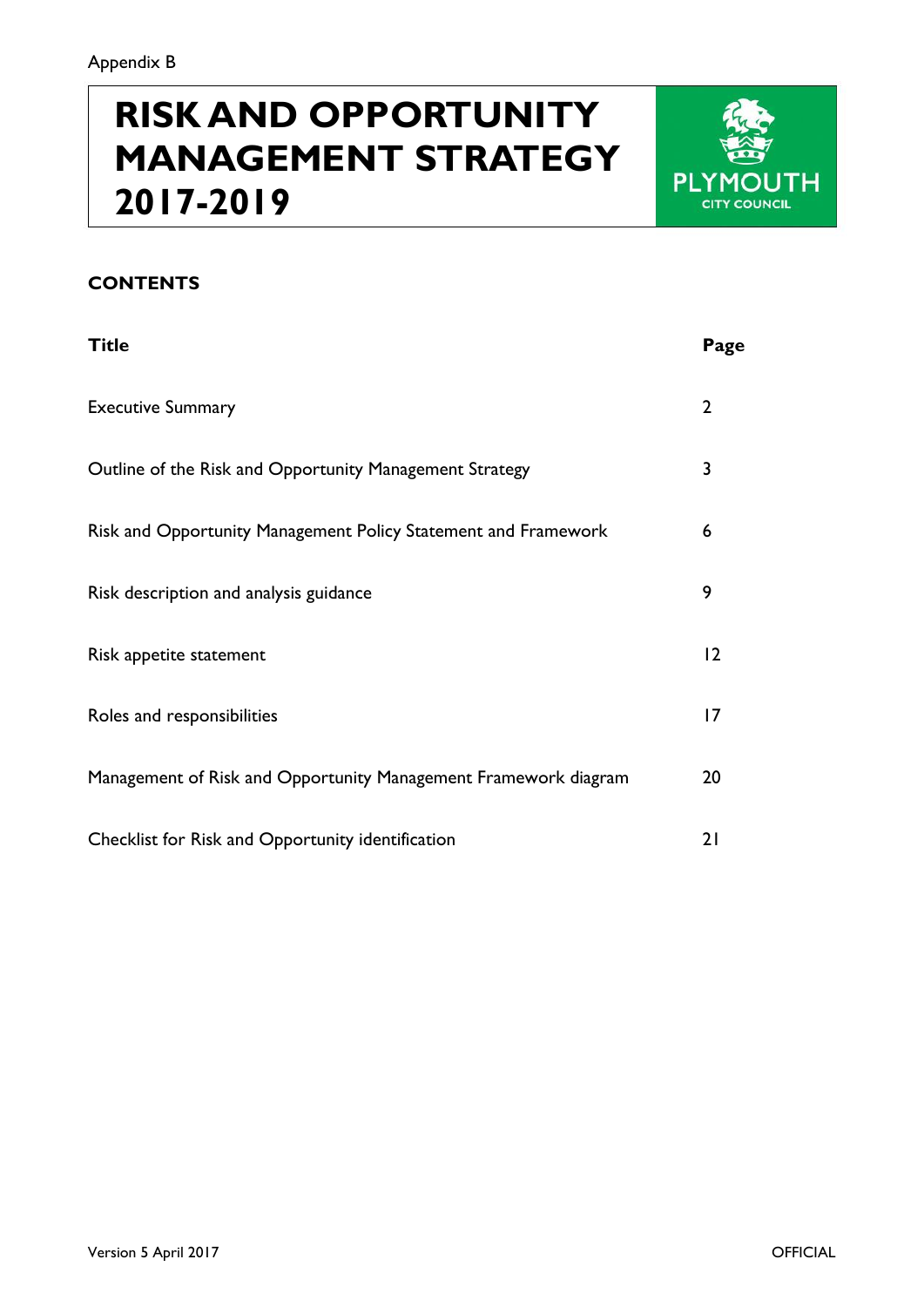### **EXECUTIVE SUMMARY**

We live in very challenging times, but also one that provides us with real opportunities. We are a big, complex organisation, but one that needs to be continuously looking at how it can be more efficient and customer focused. Risk and Opportunity Management is both a statutory requirement and an indispensable element of corporate governance and good management. It has never been more important to have an effective Risk and Opportunity Management Strategy in place to ensure we are able to discharge our various functions and deliver public services efficiently and cost effectively.

Risk is unavoidable. It is an important part of life that allows us all to move forward and develop. Successful risk management is about ensuring that we have the correct level of control in place to provide sufficient protection from harm, without stifling our development. The Council's overriding attitude to risk is to operate in a culture of creativity and innovation, in which all key risks are identified in all areas of the business and are understood and proactively managed, rather than avoided. Risk and opportunity management therefore needs to be taken into the heart of the Council and our key partners. We need to have the structures and processes in place to ensure the risks and opportunities of daily Council activities are identified, assessed and addressed in a standard way. We do not shy away from risk but instead seek to proactively manage it. This will allow us not only to meet the needs of the community today, but also be prepared to meet future challenges.

The Council will record the significant risks identified as potential threats to the delivery of its objectives within Risk and Opportunity Registers and incorporate mitigation controls within action plans to include details of any opportunities that may arise from the successful management of each risk. Risks will be monitored every 6 months and findings reported via the Council's formal reporting process.

The benefits gained with a Risk and Opportunity Management Framework are improved strategic, operational and financial management, better decision making, improved compliance and, most importantly, improved customer service delivery and better outcomes for the citizens of Plymouth.

We embrace risk and opportunity management to support the delivery of our vision for the City and to enable the provision of high quality services to the citizens of Plymouth.

Cllr Ian Bowyer Tracey Lee Andrew Hardingham

Leader of the Council Chief Executive Interim Joint Strategic Director for and Transformation & Change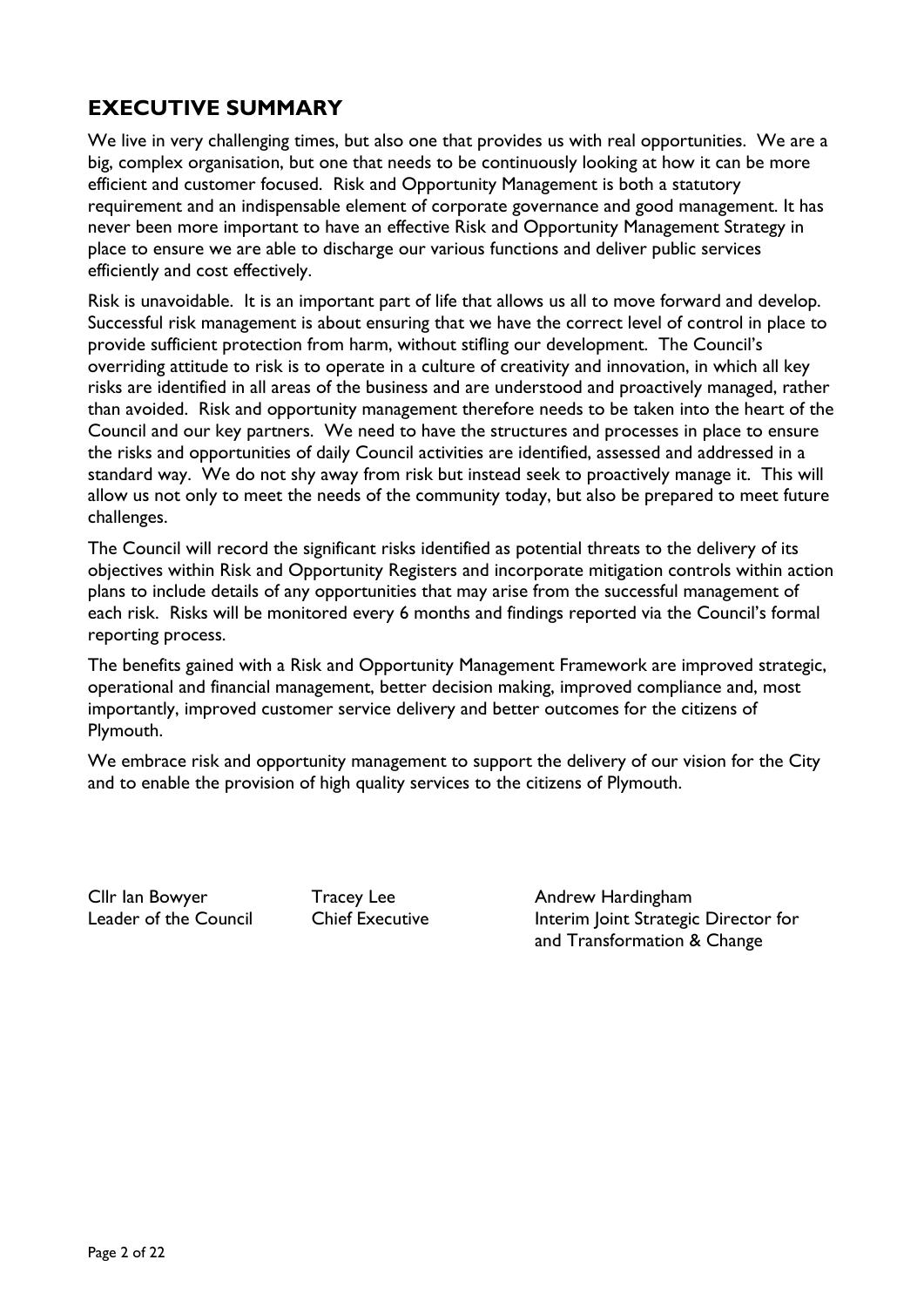# **THE RISK AND OPPORTUNITY MANAGEMENT STRATEGY**

### **1. DEFINITIONS**

### What is a Risk?

Risk is most commonly held to mean "hazard" and something to be avoided but it has another face – that of opportunity. Improving public services requires innovation – seizing new opportunities and managing the risks involved. In this context risk is defined as uncertainty of outcome, whether positive opportunity or negative threat of actions and events. It is the combination of likelihood and impact, including perceived importance.

What is Risk and Opportunity Management?

Risk and Opportunity Management is the culture, processes and structures that are directed towards effective management of potential opportunities and threats to an organisation achieving its objectives.

This Strategy is intended to reaffirm and improve effective Risk and Opportunity Management in Plymouth, comply with good practice and in doing so, effectively manage potential opportunities and threats to the organisation achieving its objectives.

# **2. TYPES OF RISK - STRATEGIC AND OPERATIONAL**

Strategic risks affect or are created by our business strategy and strategic objectives. They can be defined as the uncertainties and untapped opportunities embedded in strategic intent and how well they are executed. As such, they are key matters for our Corporate Management Team and impinge on the whole organisation, rather than just an isolated department. Inclusion of a risk in the strategic risk and opportunity register indicates that it is one of a number of risks that the Council (particularly elected members and senior managers) need to be aware of and ensure appropriate management arrangements are in place to manage/mitigate them.

Operational risk is defined as the risk of loss resulting from inadequate or failed processes, people and systems or from external events. Operational risks should link to each service area's Business Plan/Performance Framework or Partnership Plan - high level documents that bring key information together in one place and demonstrates the service's focus on council and city priorities. All major risks facing the service and to other services and partners resulting from the consequences of a service's plans should be recorded with brief mitigation and potential outcome.

# **3. RISK ANALYSIS AND MONITORING ARRANGEMENTS**

The Corporate Risk Management Group will monitor and manage the delivery of the Risk and Opportunity Management Strategy at a strategic level. The Group's purpose is to effectively embed Risk and Opportunity Management within the ethos of the Council's culture as an integral part of strategic planning, decision-making and its performance management framework. The Group will also be responsible for the development and monitoring of the Strategic Risk and Opportunity Register.

The Operational Risk Management Group, comprising departmental Risk Champions and under the direction of the Head of Assurance, will be responsible for the delivery of this strategy at an operational level and for the development and monitoring of service level Operational Risk and Opportunity Registers.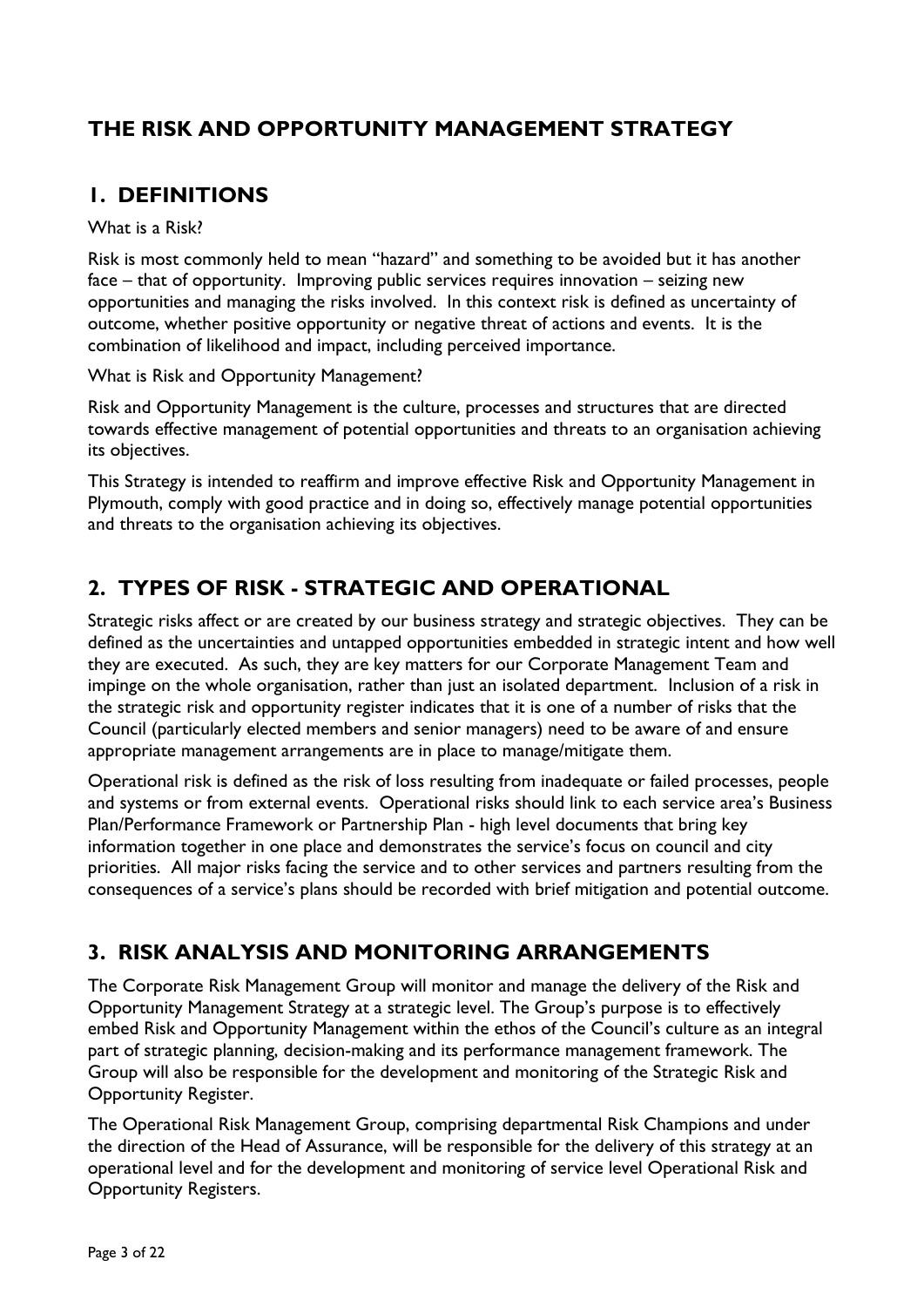# **4. PERFORMANCE MANAGEMENT**

Monitoring, managing and responding to risks are essential to the delivery of priorities and services. Quarterly Corporate Performance monitoring shows progress and the emerging trends of the Corporate Plan and provides a progress report of Pledges which complement the Council's risk and opportunity policy framework.

# **5. CORPORATE GOVERNANCE**

Risk and Opportunity Management is essential to effective corporate governance and the diagram at page 20 illustrates the central role it plays in relation to other key systems and processes. Key risks are included in the Annual Governance Statement which is published alongside the Statement of Accounts.

# **6. BUSINESS CONTINUITY**

The Council's ability to respond to major incidents, both external and internal, in terms of protecting the public and the ongoing delivery of critical services is co-ordinated by the Civil Protection Unit.

Business continuity arrangements are aligned to ISO 22301 and Business Continuity management is embedded across the authority. This includes the identification of potential risks and the impact on business processes/activities. This is performed through a program of business impact analysis and the implementation of mitigation procedures.

# **7. INFORMATION SECURITY**

A corporate Information Lead Officer Group (ILOG) has been established to co-ordinate a more consistent approach to all areas of information management across the council.

This group is supported by the Information Governance Manager, Records Manager and the Operational Risk Management Group (ORMG) which assists with raising awareness within departments.

# **8. HEALTH & SAFETY**

The Risk and Opportunity Management Strategy supports the corporate Health and Safety Policy in its commitment to the continuous improvement of health and safety performance, in particular by identifying key priorities and areas for improvement in health and safety management and risk control and supporting the Health, Safety and Wellbeing Steering Group.

# **9. EMBEDDING RISK AND OPPORTUNITY MANAGEMENT**

The Risk and Opportunity Management Strategy is reviewed annually to ensure it remains up to date. The Cabinet Member for Finance and the Interim Joint Strategic Director for Transformation and Change jointly champion the process.

Each Directorate has an officer appointed as Risk Champion who is trained to advice staff on best practice to ensure that the risk and opportunity management process is embedded in the Council's business processes, including: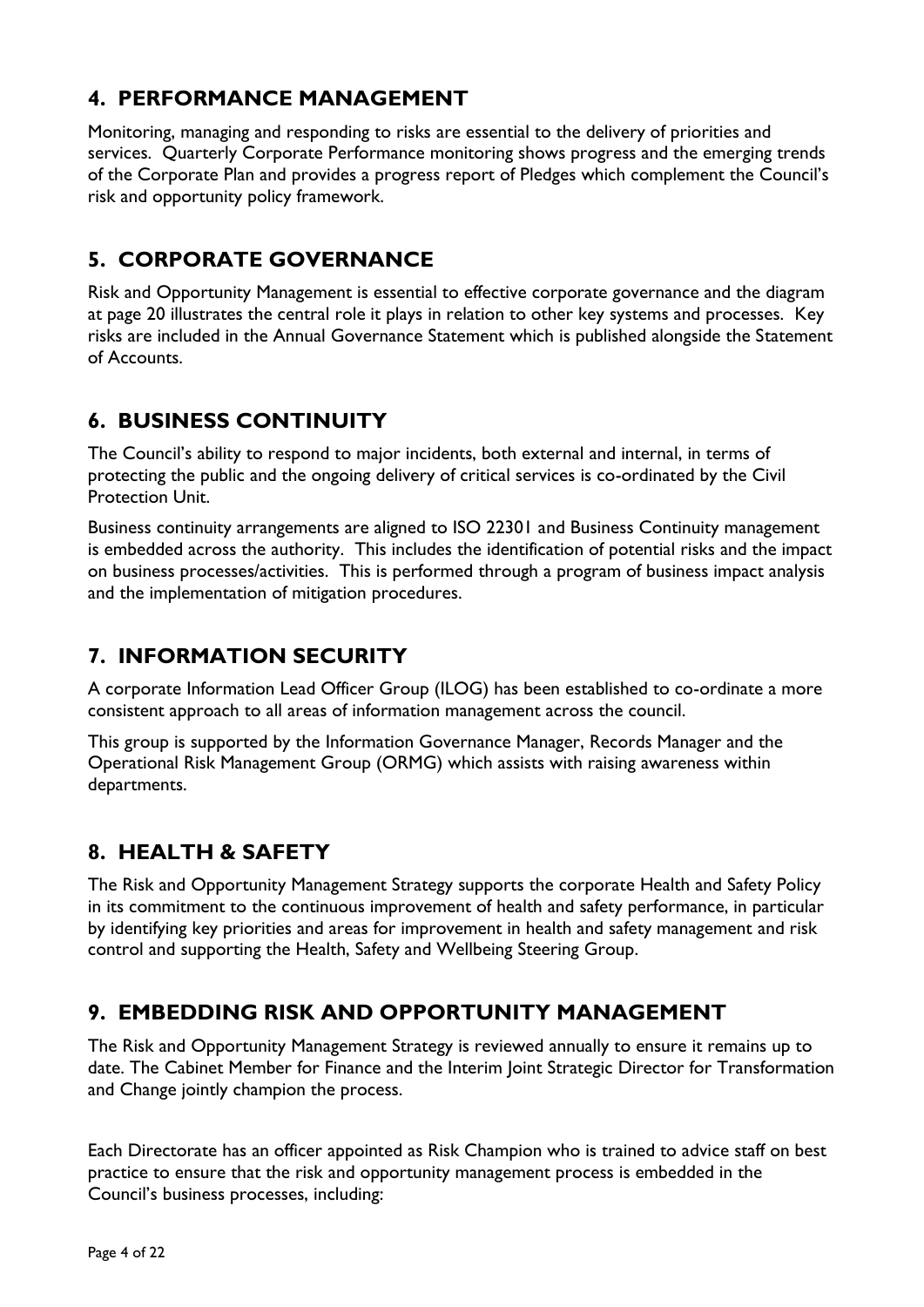- **EXECUTE:** Strategic and business planning
- **EXECUTE:** information quality and use
- **Example 1** financial planning
- **Part Prolicy making and review**
- project management

### **10. BENEFITS OF GOOD RISK AND OPPORTUNITY MANAGEMENT**

Integration of risk and opportunity management into the culture and working practices of the Council and its delivery partnerships has numerous benefits, which include:

- **Protecting and adding value to the Council and its stakeholders by supporting the** achievement of the Council's vision and corporate priorities
- Improved strategic, operational and financial management
- Contributing to more efficient use/allocation of resources within the Council and its partners
- Keeping the Council within the requirements of the law
- **EXECT** Mitigation of key threats and taking advantage of key opportunities
- **Protecting and enhancing assets and image**
- Improving decision-making (making the right decisions), planning and prioritisation by comprehensive and structured understanding of activity and volatility
- **Enabling future activity to take place in a consistent and controlled manner**
- **Promotion of innovation and change**
- **IMPROVED CUSTOMER SERVICE delivery**
- **EXECONTERGIVE CONTINUITY OF KNOWLEDGE AND INFORMATION MANAGEMENT CONTINUITY CONTINUITY**
- **Developing and supporting people and the Council's knowledge base**
- **Deparational Efficiency and therefore delivering efficiency gains and value for** money
- **Better allocation of time and management effort to major issues**
- **Avoiding nasty surprises, shocks and crises**
- **Ensures our approach is aligned to 'Best Practice'**
- Satisfies stakeholder/partners expectations on our internal control

### **11. CULTURE**

The Council will be open in its approach to managing risks and will seek to avoid a blame culture. Lessons from events that lead to loss or reputational damage will be shared as well as lessons when things go well. Discussion on risk in any context will be conducted in an open and honest manner.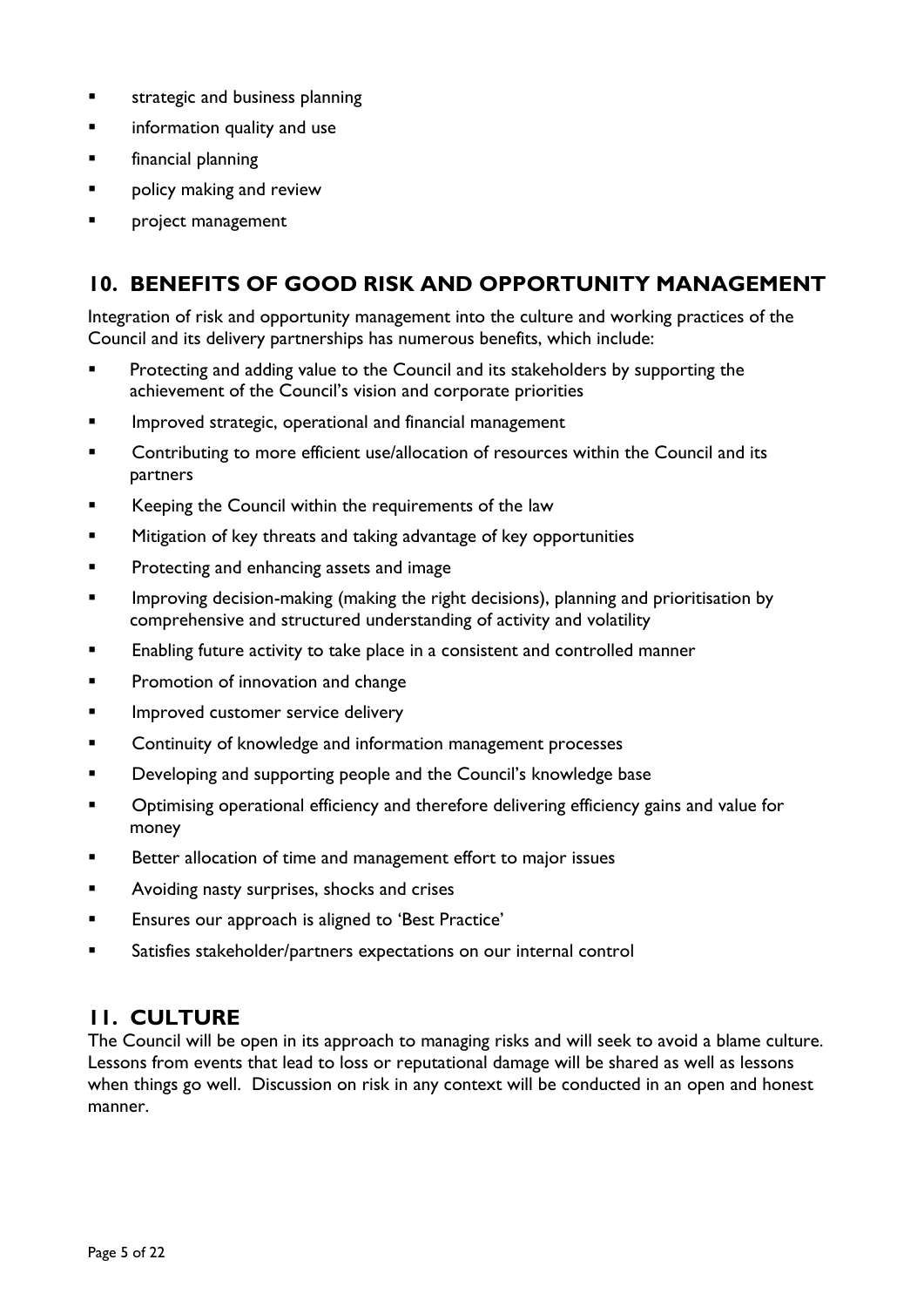# **12. GUIDANCE AND ASSISTANCE**

The Transformation and Change Directorate, through the Head of Assurance, will promote and monitor good practice, provide guidance, support, advice and information and organise training. There is also a Risk Management eLearning module available on the Staffroom Page of the intranet within the Learning Zone.

### **13. RISK AND OPPORTUNITY MANAGEMENT POLICY STATEMENT**

Plymouth City Council is aware that, as a large organisation, it is exposed to a very wide range of risks and threats to the delivery of key services to the community it serves.

The Council recognises that it has a responsibility to identify, evaluate and manage risk whilst still creating a fertile climate for innovation. It therefore supports a structured approach to risk and opportunity management through its corporate Risk and Opportunity Management Strategy, the aims and objectives of which are described below:

The aims of the Risk and Opportunity Management Strategy are to:

- **Integrate and raise awareness of risk and opportunity management for all those connected** with the delivery of Council services
- Embed risk and opportunity management as an integral part of strategic, service, information use, financial and project planning and policy making
- Establish a standard systematic approach to risk identification, analysis, control and monitoring and reviewing
- **Provide a process for identifying threats or drawbacks that also includes finding and** considering opportunities
- Provide a robust and transparent framework for managing risk and supporting decision making
- **Support well thought-through risk taking**
- Anticipate and respond to changing external and internal environment
- **Embed risk and opportunity management as an integral part of delivering and aligning** successful partnerships

The objectives of the Risk and Opportunity Management Strategy are:

- **To embed Risk and Opportunity Management as part of the Council's culture of governance**
- To provide a robust and systematic framework for identifying, managing and responding to risk
- To provide a robust and transparent track record of managing, communicating and responding to risk
- To encourage staff to think creatively about ways to work better, simpler and more effectively

### **14. FRAMEWORK**

The Council maintains two different types of Risk and Opportunity Register - Strategic and Operational.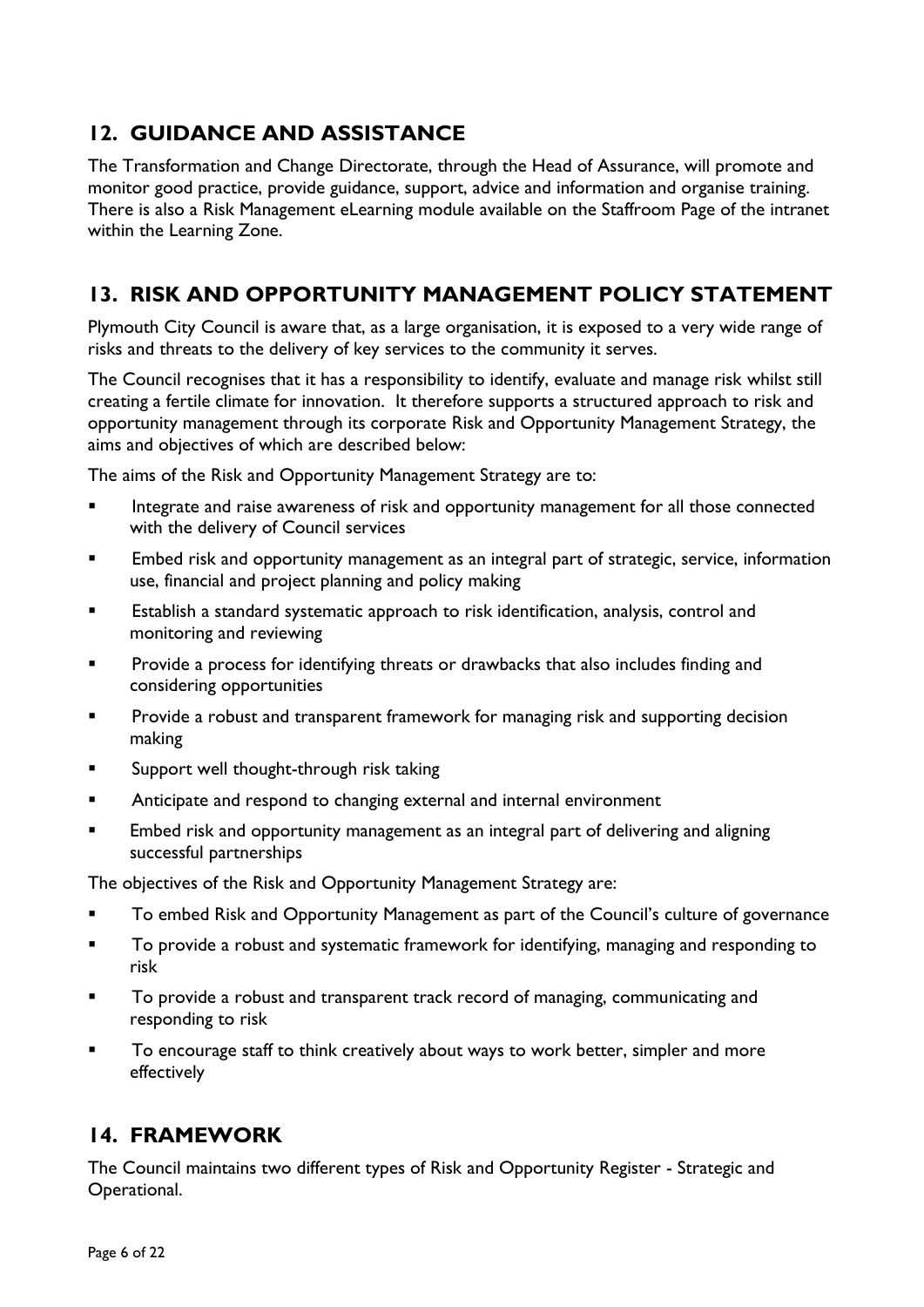The Strategic Register records risks that affect the aims and objectives of the corporate body – risks that hinder or stop successful achievement of corporate priorities and aims and are generally of a medium to long term nature and the Operational records those risks affecting the day to day departmental operations.

Both registers detail the following:-

- **•** possible consequences of the risks identified, both negative (risks and threats) and positive (opportunities)
- **Preportential impact and likelihood of the risk identified**
- **EXICUTE:** existing controls in place to mitigate the risks
- actions planned to mitigate the risks with relevant timescales and the responsible officers

The Strategic Register is owned by the Corporate Management Team in its capacity of the Corporate Risk Management Group and maintained by the Head of Assurance and Operational Registers are maintained by the relevant Department's Risk Champion.

### **15. RISK AND OPPORTUNITY IDENTIFICATION**

Before we can identify our risks and opportunities we need to establish the context by looking at what we are trying to achieve and what our proposed outcomes are. Depending on the area under review, the relevant objectives and outcomes will usually be detailed in existing documents such as department business plans, project plans or partnership agreements. There are a number of different types of risks that an organisation may face including financial loss, failure of service delivery, physical risks to people and damage to reputation. To act as a prompt, a Risk Identification Checklist can be found at page 21.

Opportunities can arise from areas within the organisation and externally. Internal sources of opportunity include how the authority structures itself, partnerships with other entities, operational changes and technological innovation. External sources of opportunity include changes to political, legal, social and environmental forces.

Opportunities can also be identified by giving consideration to those that have been neglected because of perceived, but unexamined risk. These include:-

Learning from the past – whilst past experience cannot necessarily be a predictor for future performance, signals that were ignored and missed opportunities can provide insight into organisational blind spots.

Customer sensitivity – trying to understand customer needs and creating systems to exploit this information can lead to great gains.

Learning from others – exploring and sharing best practice with other organisations can lead to benefits.

Scenario planning – can be a powerful tool for generating new ideas.

Once the opportunity has been identified it should be described to include the expected benefits, contributions to business objectives and stakeholders.

# **16. TRANSFORMATION PORTFOLIO**

The Transformation Portfolio will manage risk in accordance with the Council's Risk and Opportunity Management Strategy with some additional layers at programme and project level.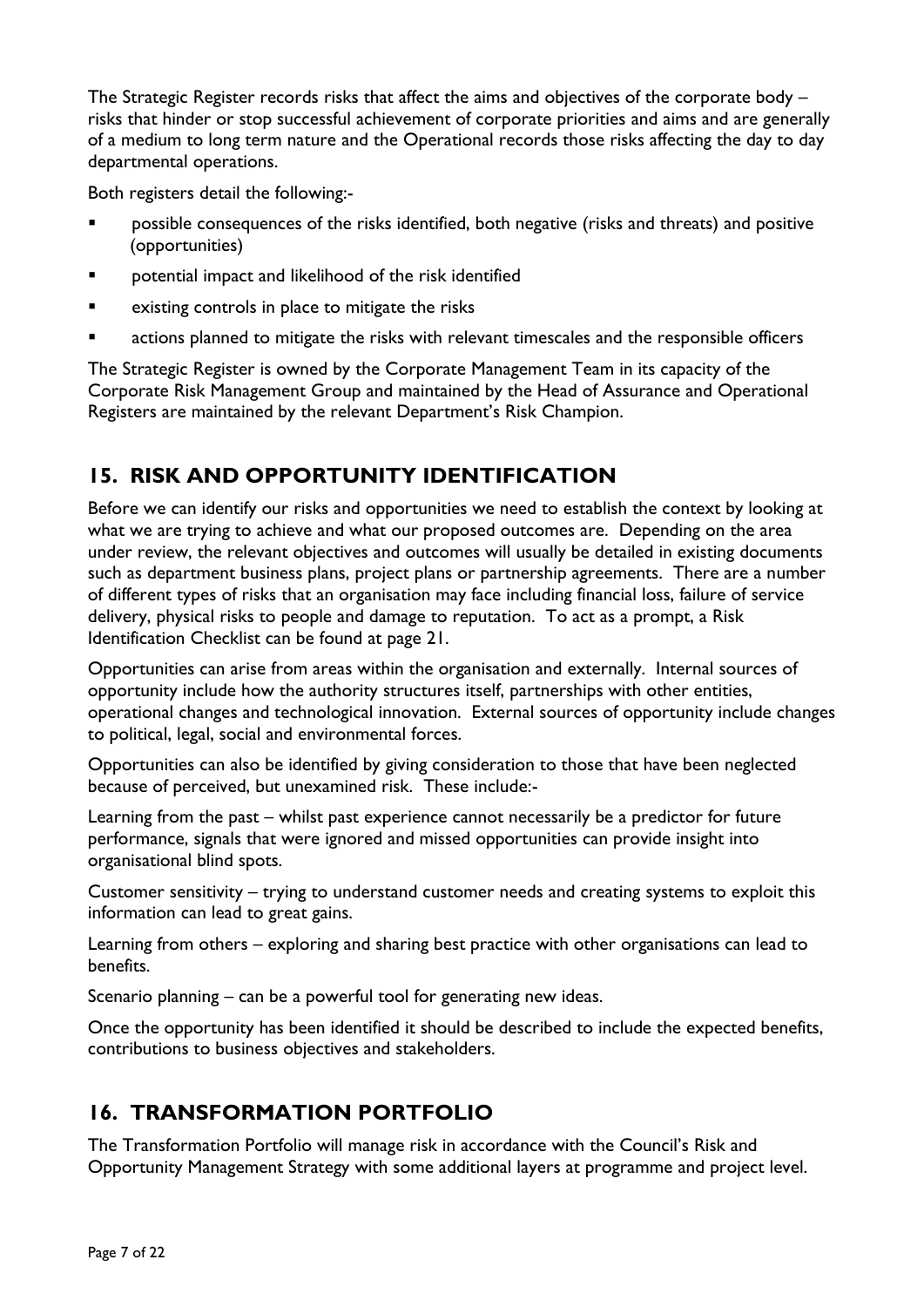### **Logging Process**

### Assessment Phase (Pre-Mandate as per the Change Pipeline Process)

The Portfolio Office, as part of its governance and assurance, will measure and review all requests for change. A Risk Potential Assessment (RPA) is used to measure the level of benefit or risk the change poses to the organisation which in turn determines the level of governance that needs to be put in place for the delivery phase. The RPA is undertaken when a request for change is submitted and is continually reviewed throughout the lifecycle of the project as new or more detailed information could change the level of governance.

Delivery Phase – Programme and Project

Format – Risk log in TPS.

How often? As a risk is identified.

By whom? Programme and Project Managers are responsible for this task.

Other Transformation Teams

Format – Risk log in TPS.

How often? As a risk is identified.

By whom? Portfolio Office Manager, Transformation Architecture Manager, Business Analysis Manager, Senior Business Change Advisor are responsible for this task for their relevant teams.

#### **Reporting Process**

• Monthly reporting

Format – Portfolio/Programme/Project Highlight Report from TPS.

By whom? Portfolio Reporting Specialist/Programme Manager/Project Manager

### **Monitoring Process**

Format – Any Red/Red Amber Risks from risk logs will be reported on Project/Programme Highlight Report to Project/Programme Board.

Project risks will be reported to Project Board. The Project Executive is responsible for making the decision on risk mitigation. If the project cannot mitigate the risk it is escalated by the Project Executive to the Programme Board.

Programme risks will be reported to Programme Board. The SRO is responsible for making the decision on risk mitigation. If the programme cannot mitigate the risk it is escalated by the SRO to the Portfolio Office.

Portfolio risks will be reported to TPB. TPB are responsible for decision on mitigation. If Portfolio cannot mitigate the risk it is escalated by TPB to the corporate Operational or Strategic Risk Register.

The Strategic Register records risks that affect the aims and objectives of the corporate body – risks that hinder or stop successful achievement of corporate priorities and aims and are usually medium to long term high level risks and the Operational records those risks affecting the day to day departmental operations.

Please note: escalation should be the last resort and every attempt to mitigate should be made before undertaking an escalation.

In addition, on a quarterly basis, the Portfolio Office will review the Council's Operational and Strategic Risk Registers and disseminate any risks that are deemed to impact a programme /programmes within the portfolio by direct communication with the relevant Programme Manager(s). It is the Programme Managers responsibility to disseminate any risks that affect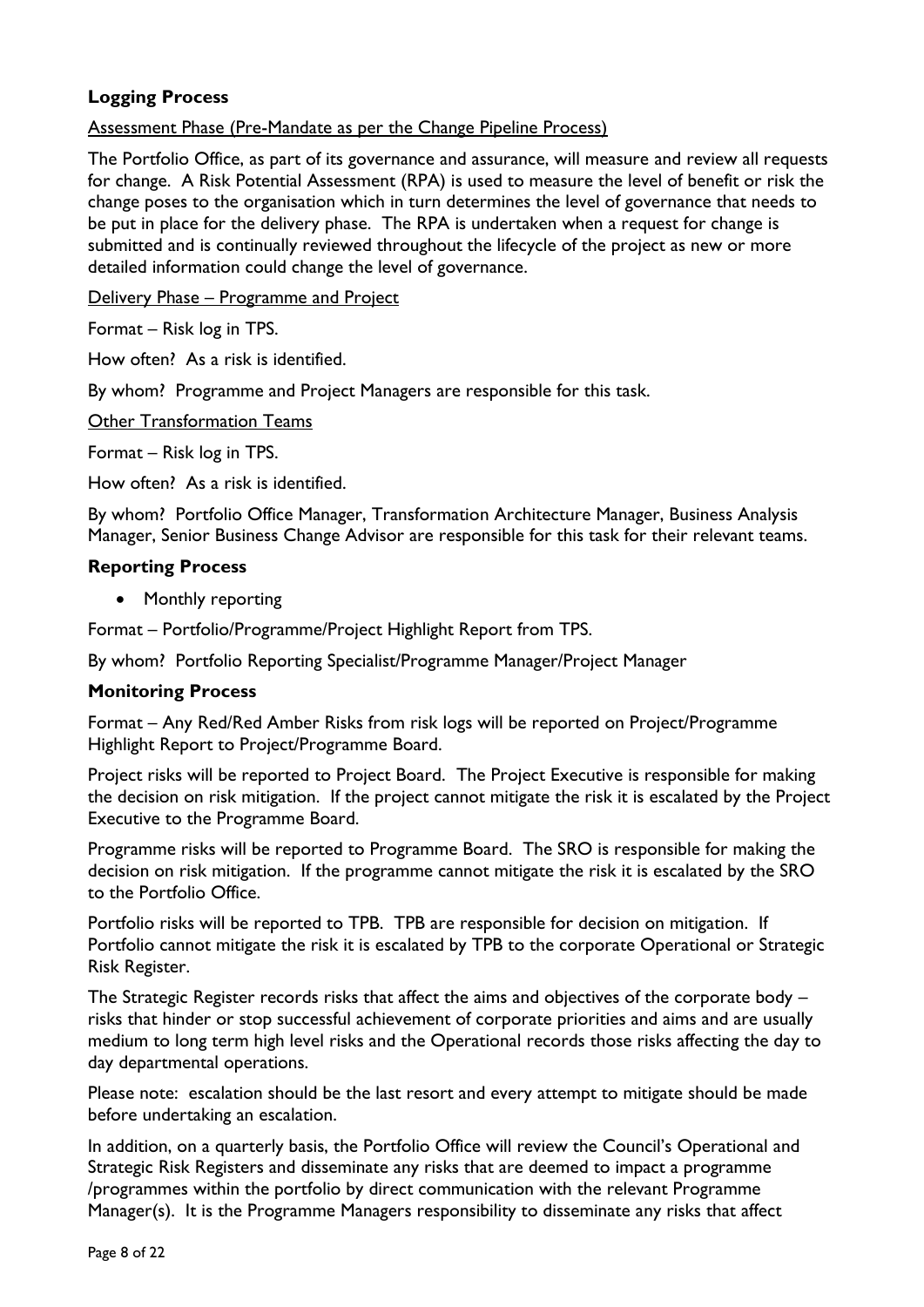projects within the programme and to ensure that these risks are incorporated within the project risk registers managed by Project Managers.

# **17. RISK DESCRIPTION**

The risks and opportunities identified need to be recorded in a structured format. A description covering the Cause, Event and Effect is used to scope a risk or opportunity. Guidance on some typical phrasing or statements listed below:-

| Cause                                                                                                                                                                                   | Event                                                                           | <b>Effect</b>                                                    |
|-----------------------------------------------------------------------------------------------------------------------------------------------------------------------------------------|---------------------------------------------------------------------------------|------------------------------------------------------------------|
| Because of  As a result of<br>Due to $\dots$                                                                                                                                            | <an <i="" event="" uncertain="">i.e. Risk<br/>or opportunity&gt; may occur</an> | which would lead to Seffect on<br>objective(s)                   |
| Event                                                                                                                                                                                   | Cause                                                                           | <b>Effect</b>                                                    |
| Risk of  Failure to  Failure<br>of  Lack of  Loss of<br>Uncertainty of  Delay in<br>Inability to  Inadequate<br>Partnership with<br>Development of / Opportunity<br>$\mathsf{to} \dots$ | $\ldots$ due to $\ldots$                                                        | $\ldots$ leads to $\ldots$ and/or $\ldots$<br>result in $\ldots$ |

# **18. RISK ANALYSIS**

Once risks have been identified they need to be assessed systematically and accurately. The process requires managers to assess the level of risk by considering:-

The probability of an event occurring – "likelihood", and the potential outcome of the consequences should such an event occur – "impact" Managers will assess each element of the judgement and determine the score. The tables below give the scores and indicative definitions for each element of the risk ranking process:-

| Score          | Likelihood             | Threat / Risk                                                                    |
|----------------|------------------------|----------------------------------------------------------------------------------|
| 5              | Almost                 | Is expected to occur in most circumstances                                       |
|                | Certain<br>$(80-100%)$ | Will undoubtedly happen, possibly frequently e.g. Annually or more<br>frequently |
|                |                        | Imminent/near miss                                                               |
| $\overline{4}$ | Likely                 | Will probably occur in many circumstances                                        |
|                | $(50-80%)$             | Will probably happen, but not a persistent issue e.g. Once in 3 years            |
|                |                        | Has happened in the past                                                         |
| 3              | Possible               | Could occur in certain circumstances                                             |
|                | $(25-50%)$             | May happen occasionally, e.g. Once in 10 years                                   |
|                |                        | Has happened elsewhere                                                           |
| $\overline{2}$ | <b>Unlikely</b>        | May occur only in exceptional circumstances                                      |
|                | $(10-25%)$             | Not expected to happen, but is possible e.g. Once in 25 years                    |
|                |                        | Not known in this activity                                                       |
|                | Rare                   | Is never likely to occur                                                         |
|                | $(0-10%)$              | Very unlikely this will ever happen e.g. Once in 100 years                       |
|                |                        |                                                                                  |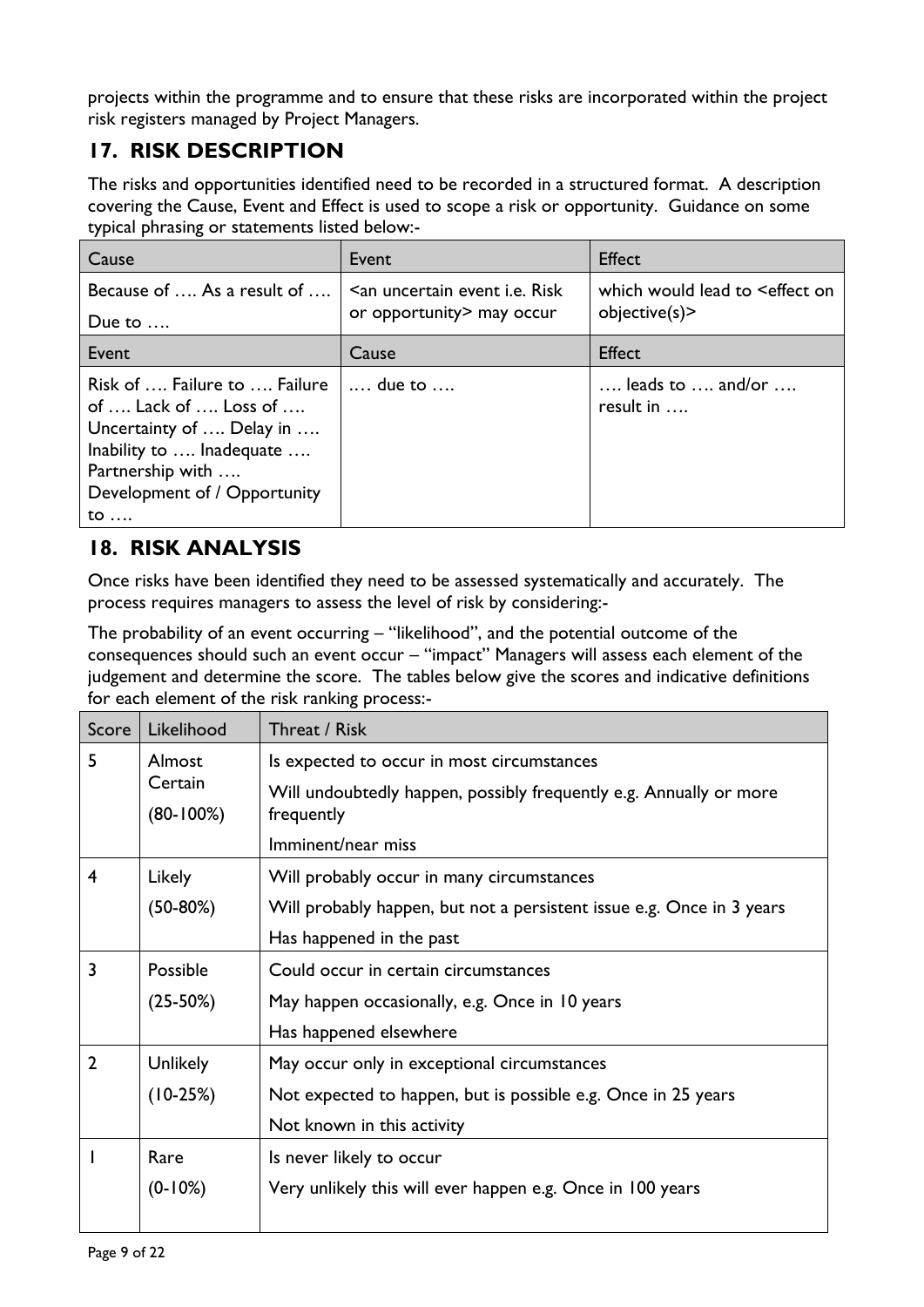| Score | Impact                      | Threat / Risk                                                                                                                                                                                                   |
|-------|-----------------------------|-----------------------------------------------------------------------------------------------------------------------------------------------------------------------------------------------------------------|
| 5     | Catastrophic<br><b>Risk</b> | Risks which can have a catastrophic effect on the operation of the<br>Council or service. This may result in critical financial loss, severe<br>service disruption or a severe impact on the public. Examples:- |
|       |                             | Unable to function without aid of Government or other external Agency                                                                                                                                           |
|       |                             | Inability to fulfil obligations                                                                                                                                                                                 |
|       |                             | Medium – long term damage to service capability                                                                                                                                                                 |
|       |                             | Severe financial loss - supplementary estimate needed which will have a<br>catastrophic impact on the Council's financial plan and resources are<br>unlikely to be available                                    |
|       |                             | Death                                                                                                                                                                                                           |
|       |                             | Adverse national publicity – highly damaging, severe loss of public<br>confidence                                                                                                                               |
|       |                             | Significant public interest                                                                                                                                                                                     |
|       |                             | Litigation certain and difficult to defend                                                                                                                                                                      |
|       |                             | Breaches of law punishable by imprisonment                                                                                                                                                                      |
|       |                             | Very significant exposure of public funds with funding being managed<br>across organisations and complex reporting                                                                                              |
|       |                             | Total project budget in excess of £5,000,000                                                                                                                                                                    |
|       |                             | Very complex stakeholder community with new partnerships,<br>collaborations and suppliers / Stakeholder environment volatile or with<br>significant external change factors                                     |
|       |                             | Extensive use of leading edge, novel or innovative technology which<br>requires specialist management and external audit                                                                                        |
| 4     | Major Risk                  | Risks which can have a major effect on the operation of the Council or<br>service. This may result in major financial loss, major service disruption<br>or a significant impact on the public. Examples:-       |
|       |                             | Significant impact on service objectives                                                                                                                                                                        |
|       |                             | Short – medium term impairment to service capability                                                                                                                                                            |
|       |                             | Major financial loss – supplementary estimate needed which will have a<br>major impact on the Council's financial plan                                                                                          |
|       |                             | Extensive injuries, major permanent harm, long term sick                                                                                                                                                        |
|       |                             | Major adverse local publicity, major loss of confidence                                                                                                                                                         |
|       |                             | Litigation likely and may be difficult to defend                                                                                                                                                                |
|       |                             | Breaches of law punishable by fines or possible imprisonment                                                                                                                                                    |
|       |                             | Relatively large budget £IM - £5M                                                                                                                                                                               |
| 3     | Moderate<br><b>Risk</b>     | Risks which have a noticeable effect on the services provided. Each one<br>will cause a degree of disruption to service provision and impinge on the<br>budget. Examples:-                                      |
|       |                             | Service objectives partially achievable                                                                                                                                                                         |
|       |                             | Short term disruption to service capability                                                                                                                                                                     |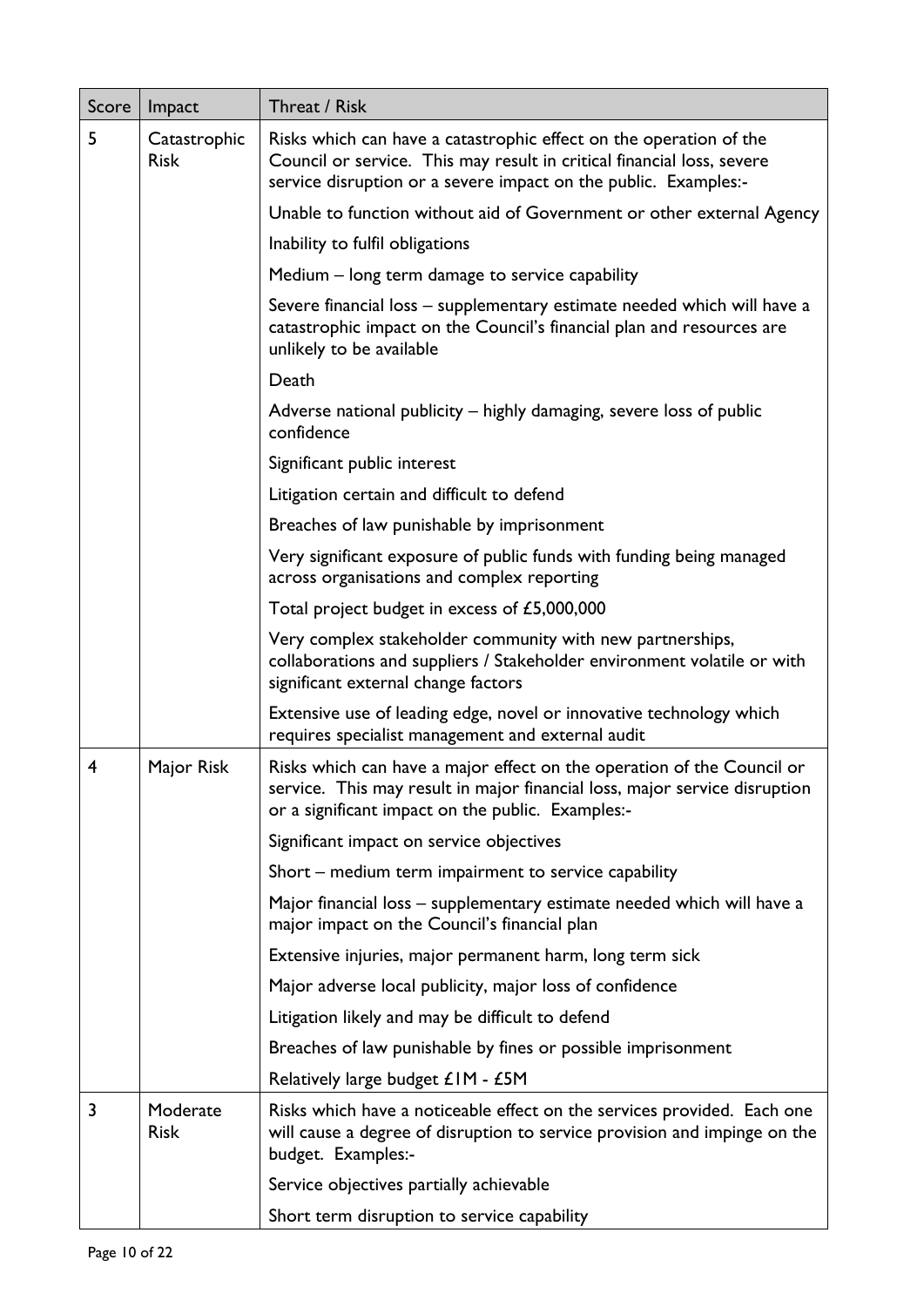|                |                              | Significant financial loss - supplementary estimate needed which will<br>have an impact on the Council's financial plan                                                                                                                                                                                       |
|----------------|------------------------------|---------------------------------------------------------------------------------------------------------------------------------------------------------------------------------------------------------------------------------------------------------------------------------------------------------------|
|                |                              | Medical treatment required, semi-permanent harm up to I year                                                                                                                                                                                                                                                  |
|                |                              | Some adverse publicity, needs careful public relations                                                                                                                                                                                                                                                        |
|                |                              | High potential for complaint, litigation possible                                                                                                                                                                                                                                                             |
|                |                              | Breaches of law punishable by fines only                                                                                                                                                                                                                                                                      |
|                |                              | Budget between £500k - £IM                                                                                                                                                                                                                                                                                    |
| $\overline{2}$ | <b>Minor Risk</b>            | Risks where the consequences will not be severe and any associated<br>losses will be minor. As individual occurrences they will have a<br>negligible effect on service provision. However, if action is not taken,<br>then such risks may have a more significant cumulative effect.                          |
|                |                              | Examples:-                                                                                                                                                                                                                                                                                                    |
|                |                              | Minor impact on service objectives                                                                                                                                                                                                                                                                            |
|                |                              | No significant disruption to service capability                                                                                                                                                                                                                                                               |
|                |                              | Moderate financial loss – can be accommodated at HOS level                                                                                                                                                                                                                                                    |
|                |                              | First aid treatment, non-permanent harm up to I month                                                                                                                                                                                                                                                         |
|                |                              | Some public embarrassment, no damage to reputation                                                                                                                                                                                                                                                            |
|                |                              | May result in complaints/litigation                                                                                                                                                                                                                                                                           |
|                |                              | Breaches of regulations/standards                                                                                                                                                                                                                                                                             |
|                |                              | Budget within delegation                                                                                                                                                                                                                                                                                      |
| I              | Insignificant<br><b>Risk</b> | Risks where the consequences will not be severe and any associated<br>losses will be relatively small. As individual occurrences they will have a<br>negligible effect on service provision. However, if action is not taken,<br>then such risks may have a more significant cumulative effect.<br>Examples:- |
|                |                              | Minimal impact, no service disruption                                                                                                                                                                                                                                                                         |
|                |                              | Negligible impact on service capability                                                                                                                                                                                                                                                                       |
|                |                              | Minimal loss - can be accommodated at SAC level                                                                                                                                                                                                                                                               |
|                |                              | No obvious harm/injury                                                                                                                                                                                                                                                                                        |
|                |                              | Unlikely to cause any adverse publicity, internal only                                                                                                                                                                                                                                                        |
|                |                              | Breaches of local procedures/standards                                                                                                                                                                                                                                                                        |
|                |                              | Budget within delegation and relatively small or within operational costs                                                                                                                                                                                                                                     |

The risk ratings for each part of the assessment are then combined to give an overall ranking for each risk. The ratings can be plotted onto the risk matrix, see para 19, which assists in determining the risk priority and the amount of attention it deserves.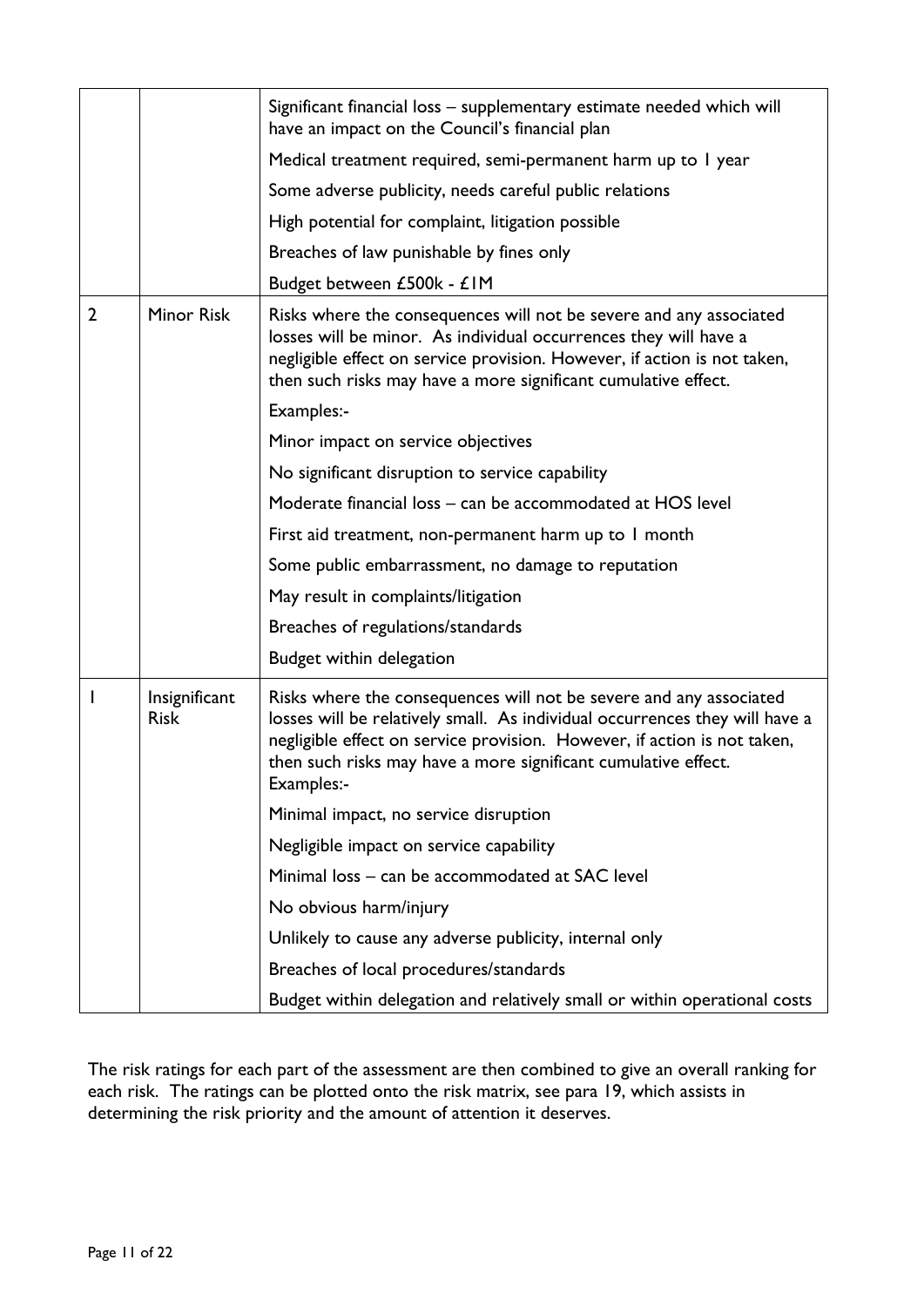### **19. RISK RANKING TABLE**

|                          | Almost Certain | 5                                                                                                                                                                                                      | 10               | 15                      | 20             | 25              |  |
|--------------------------|----------------|--------------------------------------------------------------------------------------------------------------------------------------------------------------------------------------------------------|------------------|-------------------------|----------------|-----------------|--|
|                          | Likely         | $\overline{\mathbf{4}}$                                                                                                                                                                                | ${\bf 8}$        | 12                      | 16             | 20              |  |
| Likelihood / Probability | Possible       | $\overline{\mathbf{3}}$                                                                                                                                                                                | $\boldsymbol{6}$ | 9                       | 12             | 15              |  |
|                          | Unlikely       | $\overline{2}$                                                                                                                                                                                         | $\overline{4}$   | $\boldsymbol{6}$        | 8              | $\overline{10}$ |  |
|                          | Rare           |                                                                                                                                                                                                        | $\overline{2}$   | $\overline{\mathbf{3}}$ | $\overline{4}$ | 5               |  |
|                          |                | $\label{eq:insign} \begin{minipage}{.4\linewidth} \begin{minipage}{.4\linewidth} \begin{tabular}{l} \textbf{Insignificant} \end{tabular} \end{minipage}$<br>Moderate<br>Minor<br>Major<br>Catastrophic |                  |                         |                |                 |  |
|                          |                | Negative Impact / Severity                                                                                                                                                                             |                  |                         |                |                 |  |

|                                   | <b>Risk Tolerance</b> |                                                                                                          |  |  |  |
|-----------------------------------|-----------------------|----------------------------------------------------------------------------------------------------------|--|--|--|
| <b>Red (High</b><br><b>Risk</b> ) | $20 - 25$             | Must be managed down urgently                                                                            |  |  |  |
| Amber<br>(Medium Risk)            | $12 - 16$             | Seek to influence medium term/monitor                                                                    |  |  |  |
| Green (Low<br>Risk)               | $6 - 10$              | Acceptable – continue to monitor if circumstances are subject to<br>change, if not, remove from register |  |  |  |
| <b>Yellow (No</b><br>risk)        | $1 - 5$               | Remove from register                                                                                     |  |  |  |

# **20. RISK APPETITE**

Risk appetite is the amount of risk, on a broad level that Plymouth City Council is willing to accept in pursuit of value. It is strategic and reflects the organisations risk management philosophy, and in turn influences the organisations culture and operating style. Risk appetite guides resource allocation and provides the infrastructure necessary to effectively respond to and monitor risks. Our aim is to consider all options to respond to risk appropriately and make informed decisions that are most likely to result in successful delivery of benefits whilst also providing an acceptable level of value for money.

The acceptance of risk is subject to ensuring that all potential benefits and risks are fully understood and that appropriate measures to mitigate risk are established before decisions are made. We recognise that the appetite for risk will vary according to the activity undertaken and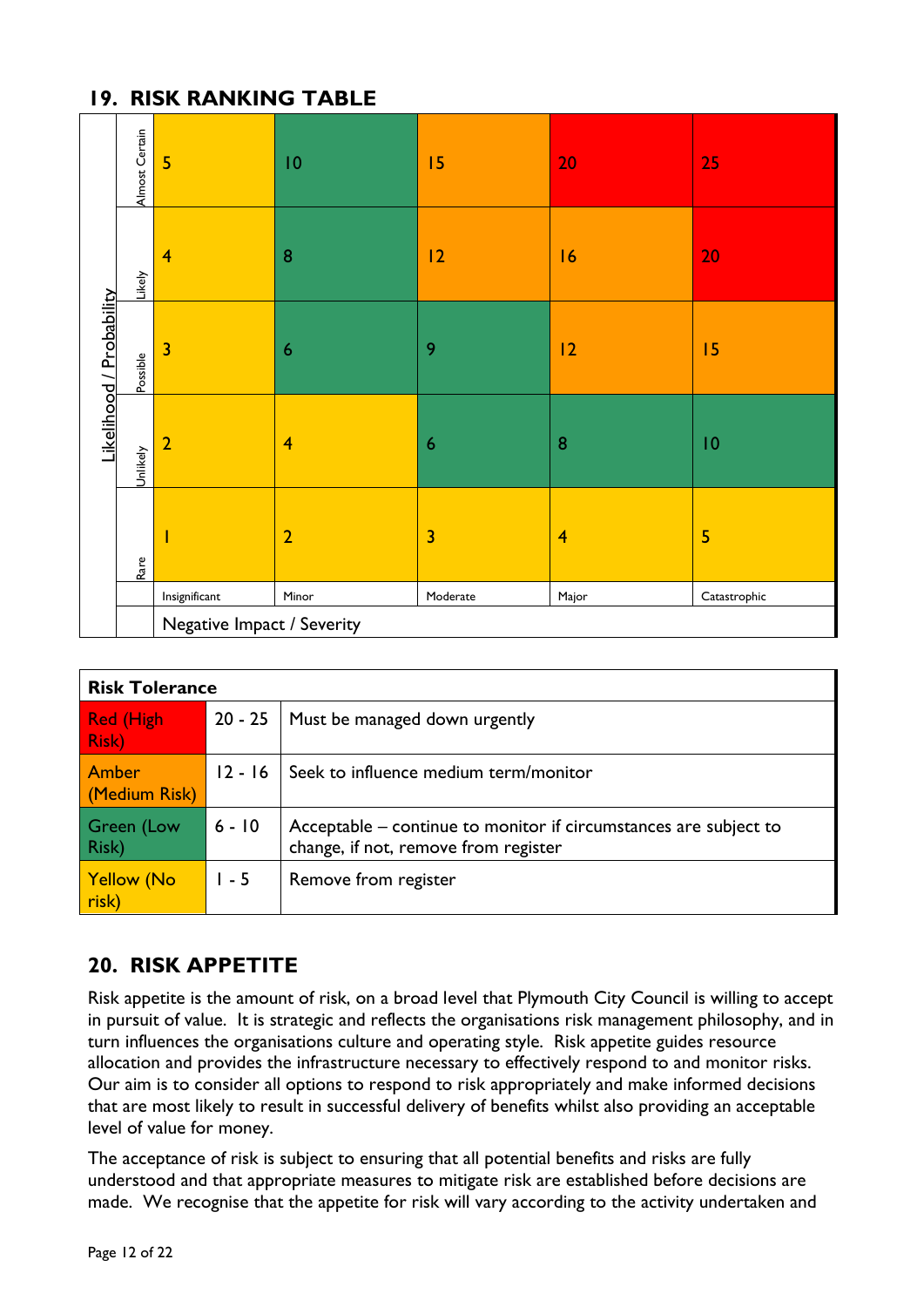hence different appetites and tolerances to risk apply. Specifically, our approach is to minimise exposure to compliance, regulation, safeguarding and reputation risk, whilst accepting and encouraging an increased degree of risk in other areas in pursuit of our strategic and business objectives as illustrated in the diagram and statements below:-

| Lower Risk |                                                                                                                                                                                                                                                                                                           |            |                                       | Higher Risk                  |                       |                                    |                                                                                                                    |                                                                                                                           |
|------------|-----------------------------------------------------------------------------------------------------------------------------------------------------------------------------------------------------------------------------------------------------------------------------------------------------------|------------|---------------------------------------|------------------------------|-----------------------|------------------------------------|--------------------------------------------------------------------------------------------------------------------|---------------------------------------------------------------------------------------------------------------------------|
|            |                                                                                                                                                                                                                                                                                                           |            | <b>Residual Risk Score</b>            | $6 - 10$                     | $12 - 15$             | 16                                 | 20                                                                                                                 | 25                                                                                                                        |
|            |                                                                                                                                                                                                                                                                                                           |            | Compliance, Regulation & Safeguarding | Accept but<br>monitor        | Manage &<br>monitor   | Management<br>effort<br>required   | <b>Considerable</b><br>management<br>required                                                                      | <b>Extensive</b><br>management<br>essential                                                                               |
|            | <b>Operational/Service Delivery</b>                                                                                                                                                                                                                                                                       |            | Accept                                | Accept but<br>monitor        | Manage &<br>monitor   | Management<br>effort<br>worthwhile | Considerable<br>management<br>required                                                                             |                                                                                                                           |
|            | <b>Financial</b>                                                                                                                                                                                                                                                                                          |            |                                       | Accept but<br>monitor        | Manage &<br>monitor   | Management<br>effort<br>worthwhile | <b>Considerable</b><br>management<br>required                                                                      | <b>Extensive</b><br>management<br>essential                                                                               |
|            | Reputation                                                                                                                                                                                                                                                                                                |            |                                       | <b>Accept but</b><br>monitor | Manage &<br>monitor   | Management<br>effort<br>worthwhile | <b>Considerable</b><br>management<br>required                                                                      | <b>Extensive</b><br>management<br>essential                                                                               |
|            | <b>Risk Category</b><br>Strategic Transformational Change<br>(Project/Programme/Portfolio risks are monitored via a<br>Change Pipeline Process - Risk Potential Assessment scores<br>shown below. The Transformation Portfolio Board (TPB)<br>are responsible for escalation to corporate risk registers) |            |                                       | Accept but<br>monitor        | Accept but<br>monitor | Accept but<br>monitor              | Management<br>effort<br>worthwhile<br>(TPB to<br>consider<br>escalation to<br>Operational<br><b>Risk Register)</b> | Considerable<br>management<br>required (TPB<br>to consider<br>escalation to<br><b>Strategic Risk</b><br><b>Register</b> ) |
|            | <b>RPA</b> score                                                                                                                                                                                                                                                                                          |            |                                       |                              | $00 - 24$             | $25 - 37$                          |                                                                                                                    | $38 - 50$                                                                                                                 |
|            | Development & Regeneration                                                                                                                                                                                                                                                                                |            |                                       | Accept                       | Accept but<br>monitor | Manage &<br>monitor                | Management<br>effort<br>worthwhile                                                                                 | <b>Considerable</b><br>management<br>required                                                                             |
|            | People & Culture                                                                                                                                                                                                                                                                                          |            |                                       | Accept                       | Accept but<br>monitor | Manage &<br>monitor                | Management<br>effort<br>worthwhile                                                                                 | <b>Considerable</b><br>management<br>required                                                                             |
|            |                                                                                                                                                                                                                                                                                                           | Lower Risk |                                       |                              |                       |                                    | <b>Higher Risk</b>                                                                                                 |                                                                                                                           |
|            | Rick Annotito                                                                                                                                                                                                                                                                                             | Accept     | Accept but                            | Manage &                     | <b>Management</b>     | Management                         | Considerable                                                                                                       | <b>Extensive</b>                                                                                                          |

| <b>Risk Appetite</b><br>Accept but<br>Accept<br>monitor<br>  Scale | Manage &<br>monitor | Management<br>effort<br>worthwhile | Management<br>effort<br>required | Considerable<br>management<br>required | <b>Extensive</b><br>management<br>essential |
|--------------------------------------------------------------------|---------------------|------------------------------------|----------------------------------|----------------------------------------|---------------------------------------------|

| <b>Risk Appetite Scale Definitions</b>   |                                                                                                                                                                                                    |  |  |
|------------------------------------------|----------------------------------------------------------------------------------------------------------------------------------------------------------------------------------------------------|--|--|
| <b>Extensive management</b><br>essential | Escalate to Strategic Risk Register - Monthly review at Senior<br>Management Team level - formal review at Corporate<br>Management Team level every 6 months.                                      |  |  |
| Considerable management<br>required      | Consider escalation to Strategic Risk Register – Monthly review<br>at Department Management Team level - formal review at<br>Corporate Management Team level every 6 months;                       |  |  |
|                                          | Project/Programme/Portfolio Risks - Monthly review at Portfolio<br>Office level and consider escalation to Strategic Risk Register.                                                                |  |  |
| Management effort required               | Add to Operational Risk Register and review at least quarterly at<br>Department Management Team level (consider escalation to<br>Strategic Risk Register if risk cannot be mitigated at department |  |  |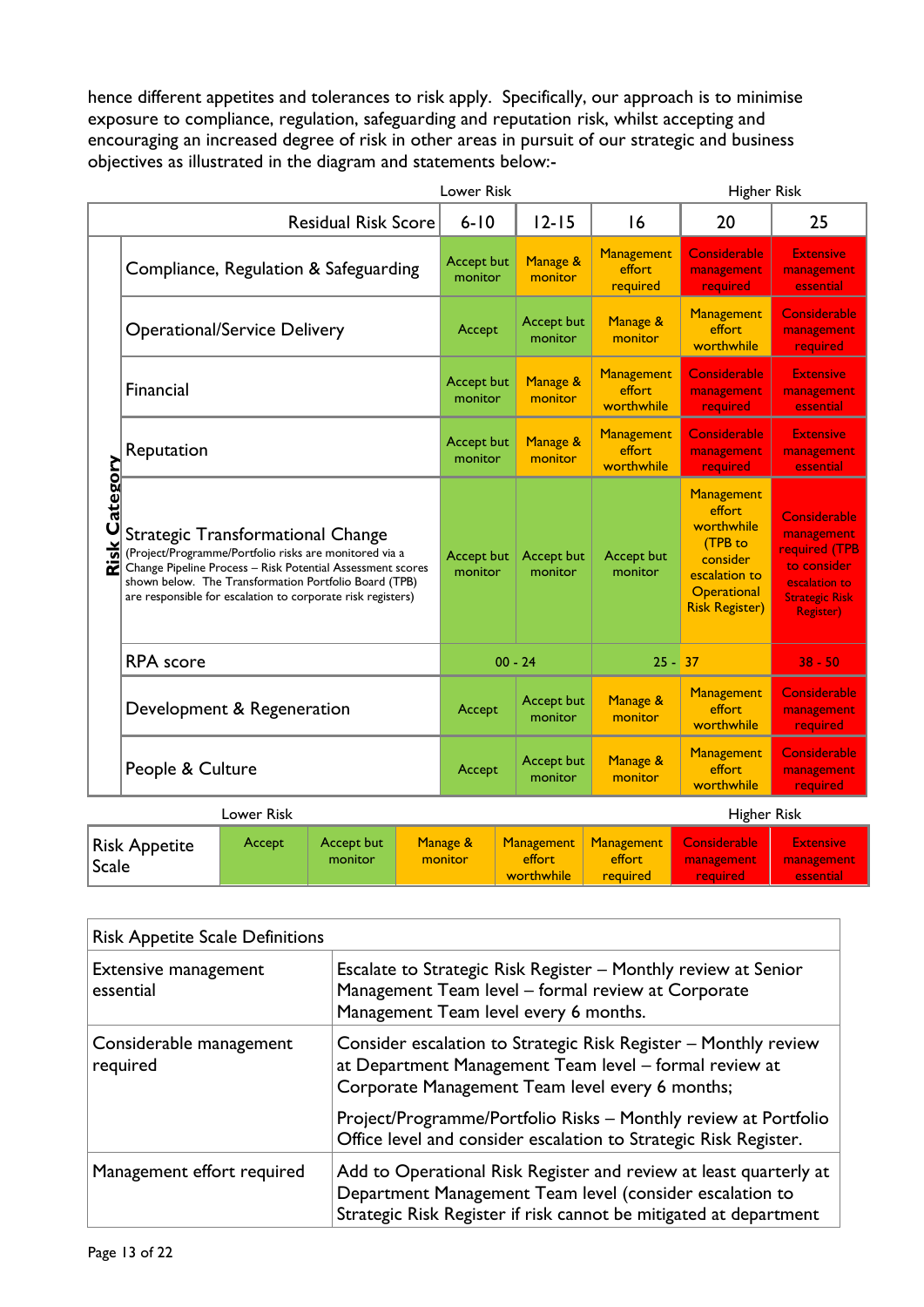|                              | level) – formal review at Corporate Management Team level<br>every 6 months.                                                                                       |  |
|------------------------------|--------------------------------------------------------------------------------------------------------------------------------------------------------------------|--|
| Management effort worthwhile | Add to operational risk register and review quarterly at<br>Department Management Team level - formal review at<br>Corporate Management Team level every 6 months; |  |
|                              | Project/Programme/Portfolio Risks - Monthly review at Portfolio<br>Office level and consider escalation to Operational Risk Register.                              |  |
| Manage and monitor           | Add to operational risk register - formal review every 6 months.                                                                                                   |  |
| Accept but monitor           | Can be managed locally within Team but consider adding to risk<br>register if controls are likely to change;                                                       |  |
|                              | Project/Programme/Portfolio Risks - Project/Programme<br>Manager manage risk.                                                                                      |  |
| Accept                       | Can be managed locally within Team.                                                                                                                                |  |

### **Risk Classifications**

*Compliance, Regulation & Safeguarding* – The Council recognises the need to place high importance on compliance, regulation and public protection and has no appetite for breaches in statute, regulation, professional standards, ethics, bribery or fraud.

*Operational/Service Delivery* – The Council is committed to becoming a Co-operative Council and accepts a moderate to high level of risk arising from the nature of the Council's business operations and service delivery to deliver an appropriate level of service at value for money, whilst minimising any negative reputational impact.

*Financial* – The Council acknowledges the responsibility it has for administration of public funds, and wishes to emphasise to both the public and its employees the importance it places upon probity, financial control and honest administration. Financial Regulations provide the framework for managing the Council's financial affairs and should be adhered to at all times. All schemes must be fully financed and approved by the Capital Delivery Board. Finance managers are an integral part of Department Management Teams and should be consulted when planning any new project.

*Reputation* – It is regarded as essential that the Council preserves a high reputation and hence it has set a low appetite for risk in the conduct of any of its activities that puts its reputation in jeopardy through any adverse publicity.

*Strategic Transformational Change* – The environment the Council works in is continually changing through both its internal operations and the services it provides. Change projects provide the Council with an opportunity to move forward and develop and establish benefits for the longer term. The Council recognises that this may require increased levels of risk and is comfortable accepting the risk subject to always ensuring that risks are appropriately managed. A Change Pipeline Process provides the basis for ensuring there is control over new initiatives. To help with the assessment of transformation projects a Risk Potential Assessment (RPA) should be carried out. A RPA is designed to provide a standard set of high-level criteria for assessing the strategic risk potential of programmes and projects and should be carried out during Programme/Project initiation.

**Development & Regeneration** – The Council has a continuing obligation to invest in the development and regeneration of the City. To continue to be progressive and innovative in the work performed the Council is willing to accept a higher risk appetite whilst ensuring that benefits are assessed and risks are fully scrutinised and appropriately mitigated before developments are authorised.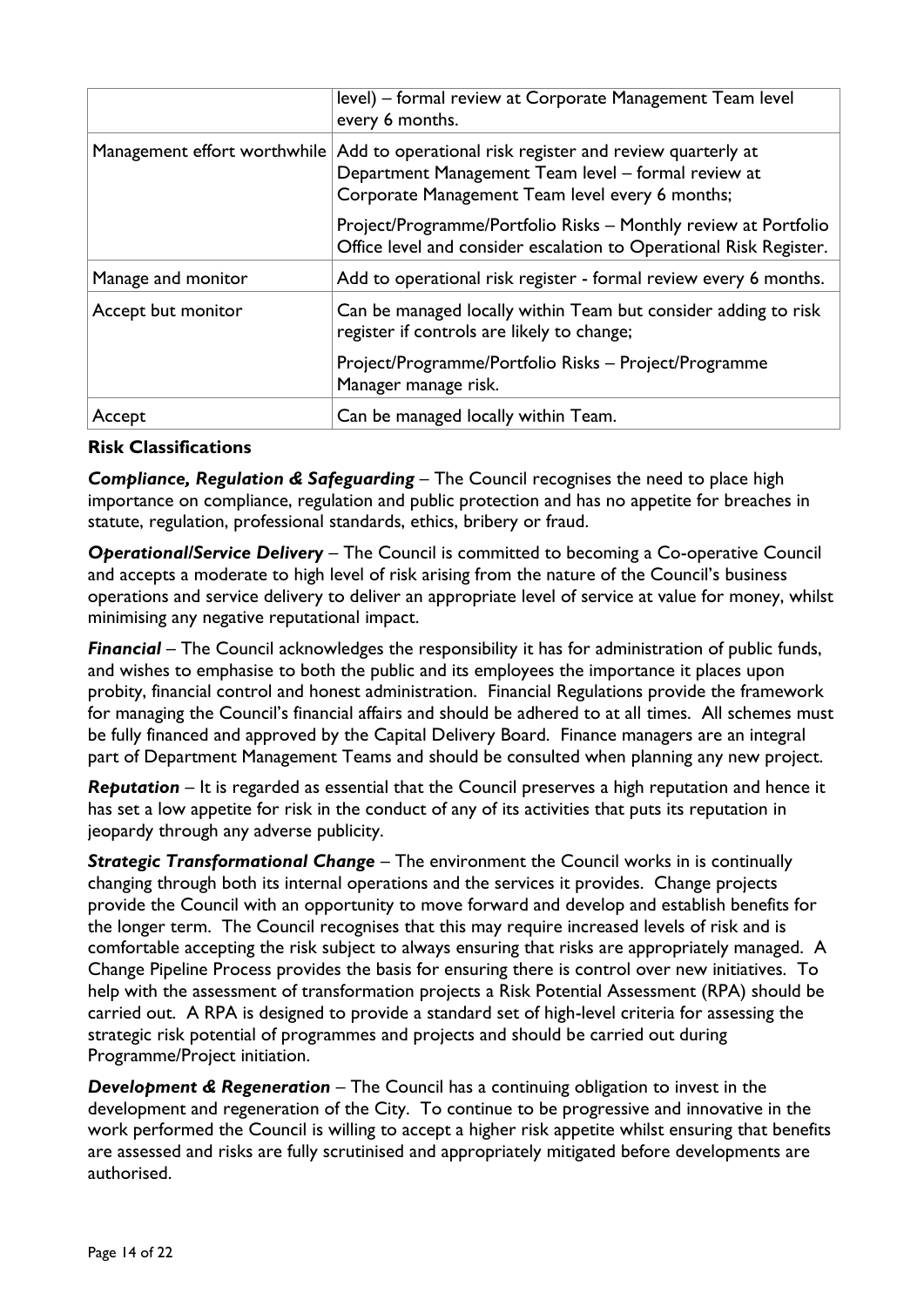**People & Culture** – The Council recognises that staff are critical to achieving its objectives and therefore the support and development of staff is key to making the Council an inspiring and safe place to work. It has moderate to high appetite for decisions that involve staffing or culture to support transformational change and ensure the Council is continually improving.

The Council's Risk Appetite statement will be continually monitored to ensure it supports the organisation's risk and opportunity management strategy. Risk appetite is an important tool for effective risk monitoring and provides the following benefits:-

- Forms an integral part of corporate governance
- Guides the allocation of resources
- Guides an organisations infrastructure, supporting its activities related to identifying, assessing, responding to and monitoring risks in pursuit of organisational objectives
- Is multi-dimensional, including when applied to the pursuit of value in the short term and the longer term of the strategic planning cycle
- Requires effective monitoring of the risk itself

| <b>Response</b>                                                                                                                                                                                   | <b>Risk Examples (not exhaustive list)</b>                                                                                                                                                                            |
|---------------------------------------------------------------------------------------------------------------------------------------------------------------------------------------------------|-----------------------------------------------------------------------------------------------------------------------------------------------------------------------------------------------------------------------|
| Terminate/Avoid - The risk is<br>avoided by process changes<br>which bypass the risk or deciding<br>where possible not to continue<br>with the activity in view of the<br>level of risk involved. | Some political risks e.g. adverse public opinion.<br>Some technical/operational/infrastructure risks e.g.<br>maintenance problems.<br>Legal and regulatory risks e.g. regulatory controls,<br>licensing requirements. |
| Transfer – Some or all of the risk<br>is transferred to a third party e.g.                                                                                                                        | Some strategic/commercial risks e.g. theft insolvency<br>can be insured against.                                                                                                                                      |
| insurance.                                                                                                                                                                                        | Environmental risks e.g. natural disasters, storms,<br>flooding may also be insured against.                                                                                                                          |
| Treat/Reduce - Action is taken<br>to reduce either the likelihood of<br>the risk occurring or the impact<br>that it will have, if cost effective.                                                 | The most frequently used response to risk. Widely<br>$appliedbe -$                                                                                                                                                    |
|                                                                                                                                                                                                   | Technical/Operational/Infrastructure e.g. negligence,<br>performance failure, scope creep, unclear<br>expectations.                                                                                                   |
|                                                                                                                                                                                                   | Organisational/management/human factors e.g.<br>personality clashes, poor leadership and poor staff<br>selection.                                                                                                     |
| Tolerate/Accept – The risk may<br>be accepted perhaps because<br>there is a low impact or<br>likelihood. A contingency plan<br>will be identified should it occur.                                | Some political, legal and regulatory and<br>economic/financial risks may need to be accepted<br>with a contingency plan in place e.g. civil disorder,<br>exchange rate fluctuation.                                   |

# **21. RISK AND OPPORTUNITY RESPONSE**

| <b>Description/Example</b>    | Opportunity Types (not exhaustive list)                                                 |
|-------------------------------|-----------------------------------------------------------------------------------------|
| with a partner or supplier to | Share – An opportunity is shared $\parallel$ Shared resource/technology/infrastructure, |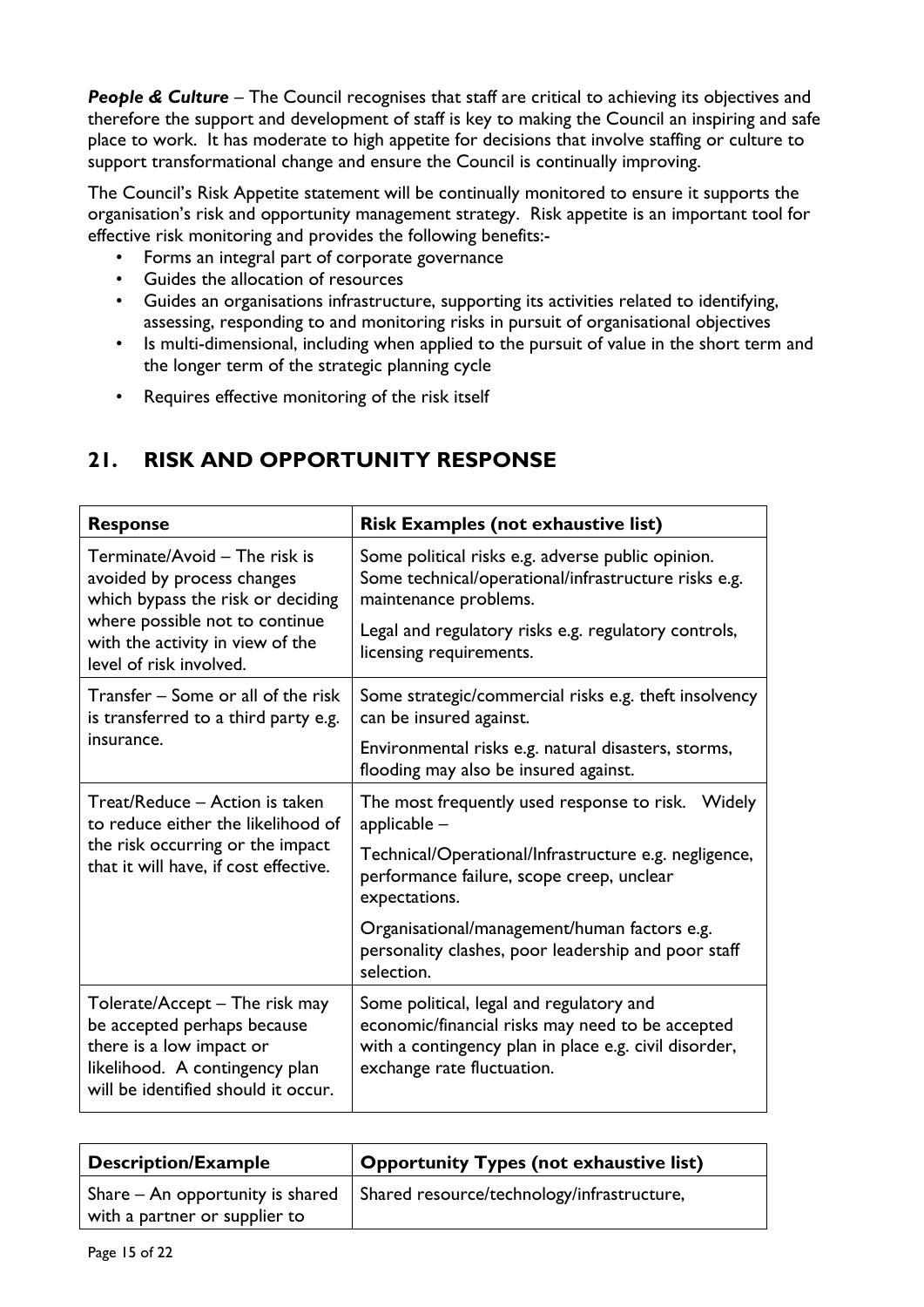| maximise the benefits                                                                                                                                                                      | Improved designs                                                                                                                                    |  |
|--------------------------------------------------------------------------------------------------------------------------------------------------------------------------------------------|-----------------------------------------------------------------------------------------------------------------------------------------------------|--|
| Exploit – A project could be<br>adjusted to take advantage of a<br>change in technology or a new<br>market                                                                                 | Economic/financial/market e.g. new and emerging<br>markets, positive changes in exchange rates or<br>interest rates                                 |  |
| Enhance – Action is taken to<br>increase the likelihood of the<br>opportunity occurring or the<br>positive impact it could have                                                            | Strategic/commercial opportunities such as new<br>partnerships, new capital investment, new<br>promoters                                            |  |
| Reject – Here no action is taken<br>and the chance to gain from the<br>opportunity is rejected                                                                                             | Contingency plans may be put in place should the<br>opportunity occur.                                                                              |  |
|                                                                                                                                                                                            | Political or environmental e.g. new transport links,<br>change of government bringing positive changes in<br>policy/opportunities for lobbying etc. |  |
| <b>Note:</b> Contingency plans should identify the actions that will be taken if a risk occurs.<br>Contingent actions will often have an associated costs and a budget should be set aside |                                                                                                                                                     |  |

in the business case to cover this.

### **22. MONITORING ARRANGEMENTS FOR KEY RISKS**

The reason for monitoring key risks is to create an early warning system for any movement in risk – key risks are defined as those which score 12 or above in accordance with the risk ranking table on page 12. High level red risks may be referred to the Scrutiny Board subject to Audit Committee recommendation. Risks scoring below 12 are considered to be managed effectively and therefore within the Council's "risk tolerance". Any risk scored below 6 can be removed from the risk register and archived.

Risk Registers are living documents and therefore must be regularly reviewed and amended. The Risk and Opportunity Management Strategy requires risks recorded on the Strategic Risk and Opportunity Register and service level Operational Risk and Opportunity Registers to be formally monitored every six months by departmental risk champions in consultation with senior managers and lead officers.

Monitoring reports are presented for approval to the Corporate Risk Management Group and to Cabinet for Member agreement prior to final ratification by the Audit Committee. Operational red risks may be referred to the Overview and Scrutiny Management Board.

The questions asked during monitoring are:-

- Is the risk still relevant?
- Is there any movement in the risk score?
- **EXECT** Are the controls still in place and operating effectively?
- **Has anything occurred which might change its impact and/or likelihood?**
- Have potential opportunities been considered and maximised?
- **Have any significant control failures or weaknesses occurred since the last monitoring** exercise?
- If so, does this indicate whether the risk is increasing or decreasing?
- If the risk is increasing do I need to devise more controls or think of other ways of mitigating the risk?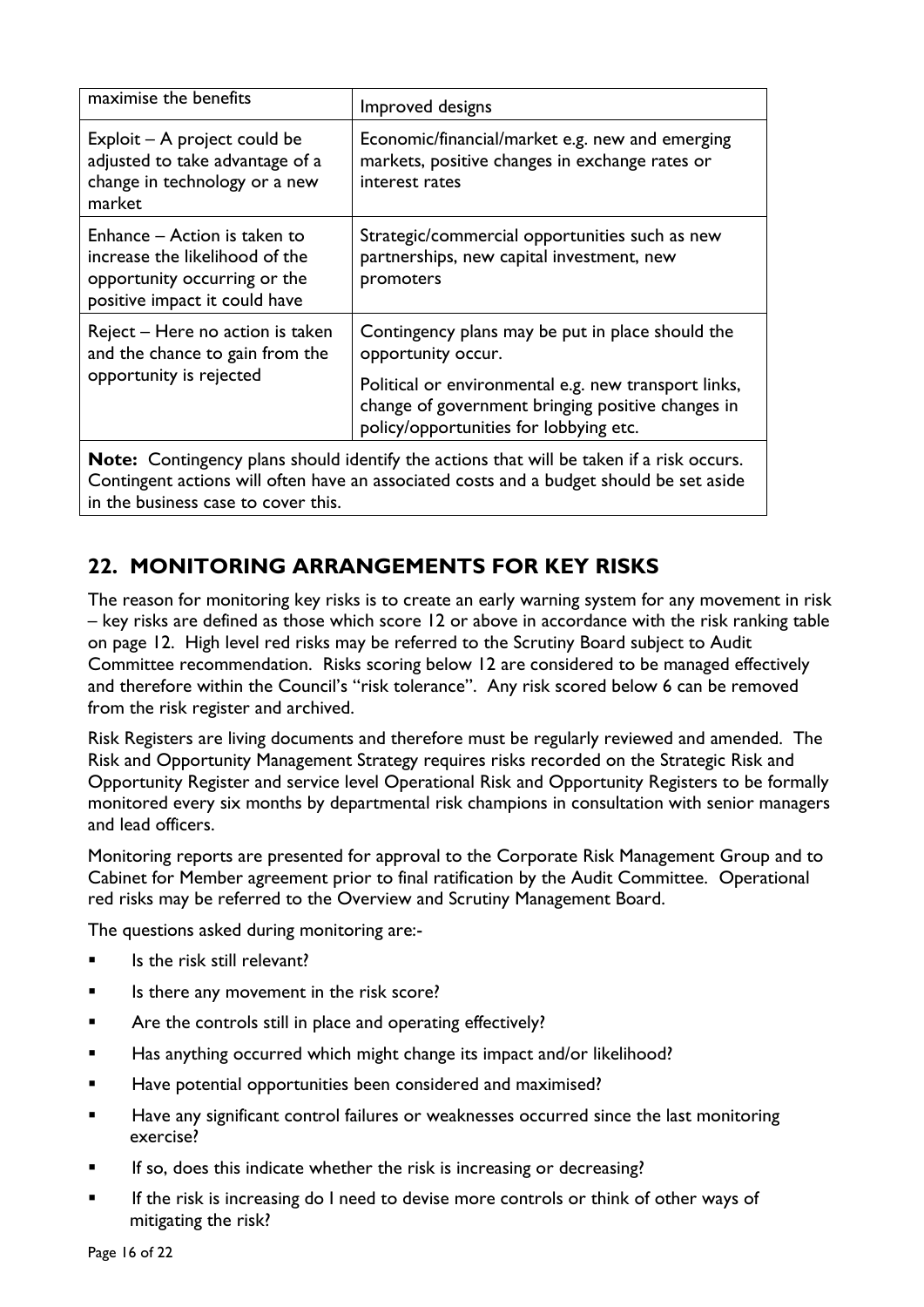- **If the risk is decreasing can I relax some existing controls?**
- Are controls / actions built into appropriate documented action plans?
- **Are there any new or emerging risks?**
- Have any of the existing risks ceased to be an issue (and can therefore be archived?)

### **23. ROLES AND RESPONSIBILITIES**

#### Cabinet Members

- **EXECO** Approve the Council's Risk and Opportunity Management Strategy
- **Receive and approve monitoring reports on the Strategic Risk and Opportunity Register and** an annual Risk and Opportunity Management report

Corporate Risk Management Group/CMT

- **Ensure the Council implements and manages risk effectively through the delivery of the Risk** and Opportunity Management Strategy and consider risks affecting delivery of services
- **Appoint a Senior Information Risk Officer (currently the Interim Joint Strategic Director for** Transformation & Change) this role also includes being the Senior Responsible Officer for overseeing the impact on the Council from the use of covert surveillance
- **Ensure risk and opportunity management is considered by Management Team Agenda on a** quarterly basis
- Provide assurance to Cabinet Planning and Audit Committee regarding risk and opportunity management compliance.
- Be responsible for and monitor the Strategic Risk and Opportunity Register
- **Receive and approve risk and opportunity management status reports from the Operational** Risk Management Group
- **EXECT** Approve and monitor the progress and effectiveness of the Risk and Opportunity Management Strategy and Operational Risk Management Group
- **Support the embedding of risk and opportunity management within the culture of the** Council as an integral part of strategic/business planning, decision-making and performance management framework
- **Approve risk and opportunity management monitoring reports to Cabinet Planning and** Audit Committee

Lead Member and Officer for Risk and Opportunity Management

- The Cabinet Member for Finance and the Interim Joint Strategic Director for Transformation & Change will act as Member and Officer risk champions
- **Ensure that the Council manages risk effectively through the development of a robust and** comprehensive Risk and Opportunity Management Strategy

Head of Assurance

- **Support the Council and its departments in the effective development, implementation and** review of the Risk and Opportunity Management Strategy
- Share experiences across the Council and partners, promoting, facilitating and overseeing the arrangements for managing and monitoring of risk
- Provide training and guidance in Risk and Opportunity Management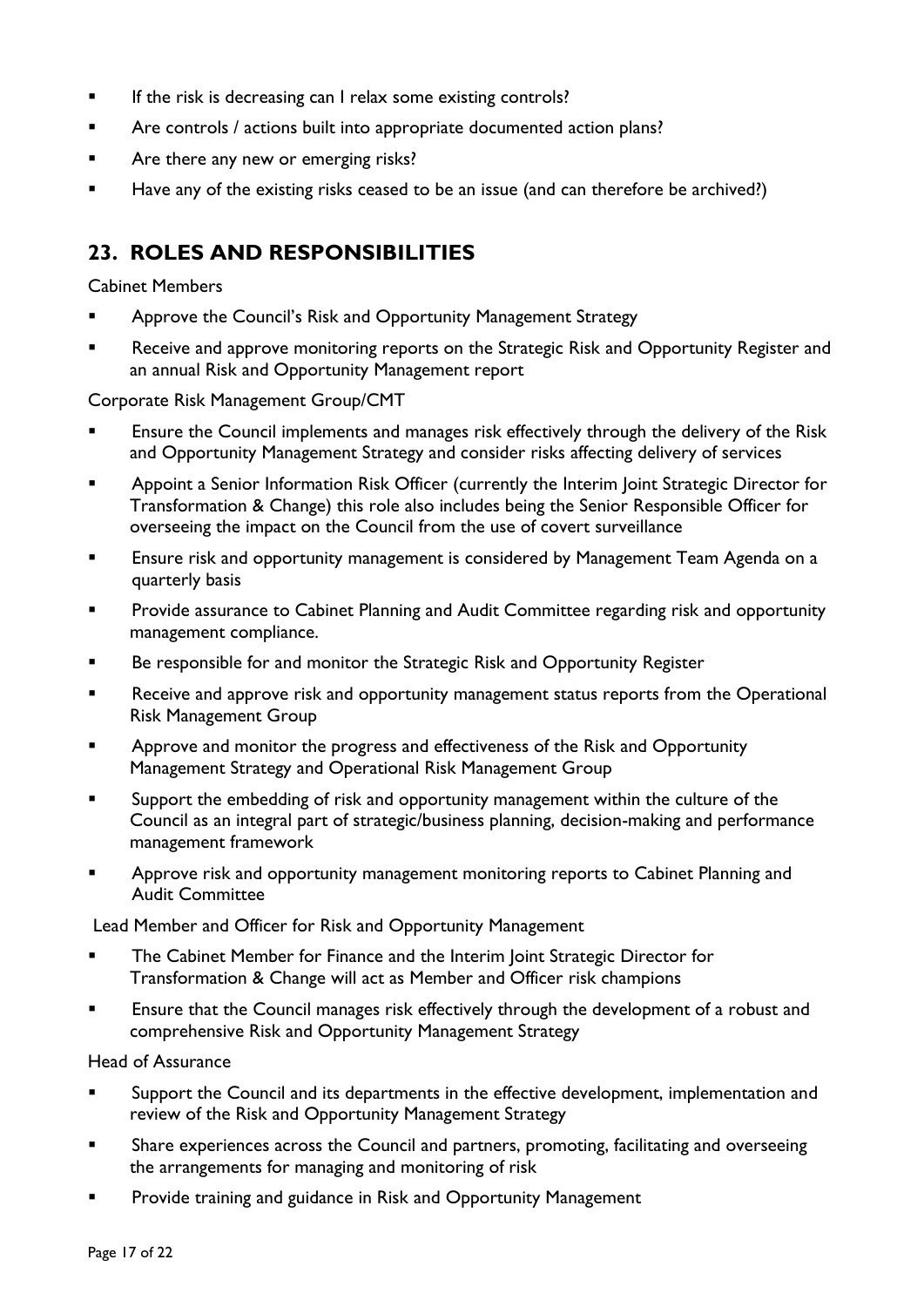- **Support the Corporate Risk Management Group**
- Lead and direct the work of the Operational Risk Management Group

Operational Risk Management Group (ORMG)

- Monitor, review and communicate information on operational and strategic risks within their directorate
- Ensure risk and opportunity management is embedded within departmental business plans.
- **Review cross cutting operational issues**
- **Report to Corporate Risk Management Group every six months**
- **Meet six times per year**
- Receive, consider and approve bids for financial assistance towards risk reduction initiatives

#### Audit Committee

 Provide independent assurance to the Council on the effectiveness of the Council's risk and opportunity management, internal control and overall assurance framework

#### **Directors**

- Take responsibility for the promotion of the Risk and Opportunity Management Strategy within their areas
- **Ensure that operational risk and opportunity registers are managed, monitored, responded** to and communicated effectively in their areas
- Ensure that risk and opportunity management is a key consideration in the delivery of the Council's priorities

#### Managers

- **IDENTIFY, evaluate, prioritise and control risks and opportunities facing the Council in** achieving its objectives
- Support, assist and inform their Directorate Risk Champion on risk issues
- **Include staff without direct responsibility for owning and managing risk in risk discussions to** ensure teams identify potential risks associated with service delivery

#### Risk Champions

- **EXECTE Attend Operational Risk Management Group meetings**
- **EXEDENT** Co-ordinate, present and monitor bids against the Risk Management Fund
- **Promote, maintain and monitor risk and opportunity registers in line with risk and** opportunity management/business planning guidance
- **Support and provide guidance on the risk and opportunity management process in their** department
- Promote and advise on the risk and opportunity management strategy
- Integrate and raise awareness of risk and opportunity management within their Directorate

Employees

- **Assess and manage risks effectively in their job and report hazards / risks to their service** managers
- Undertake their job within contractual, policy and statutory guidelines
- Consult with department risk champion as necessary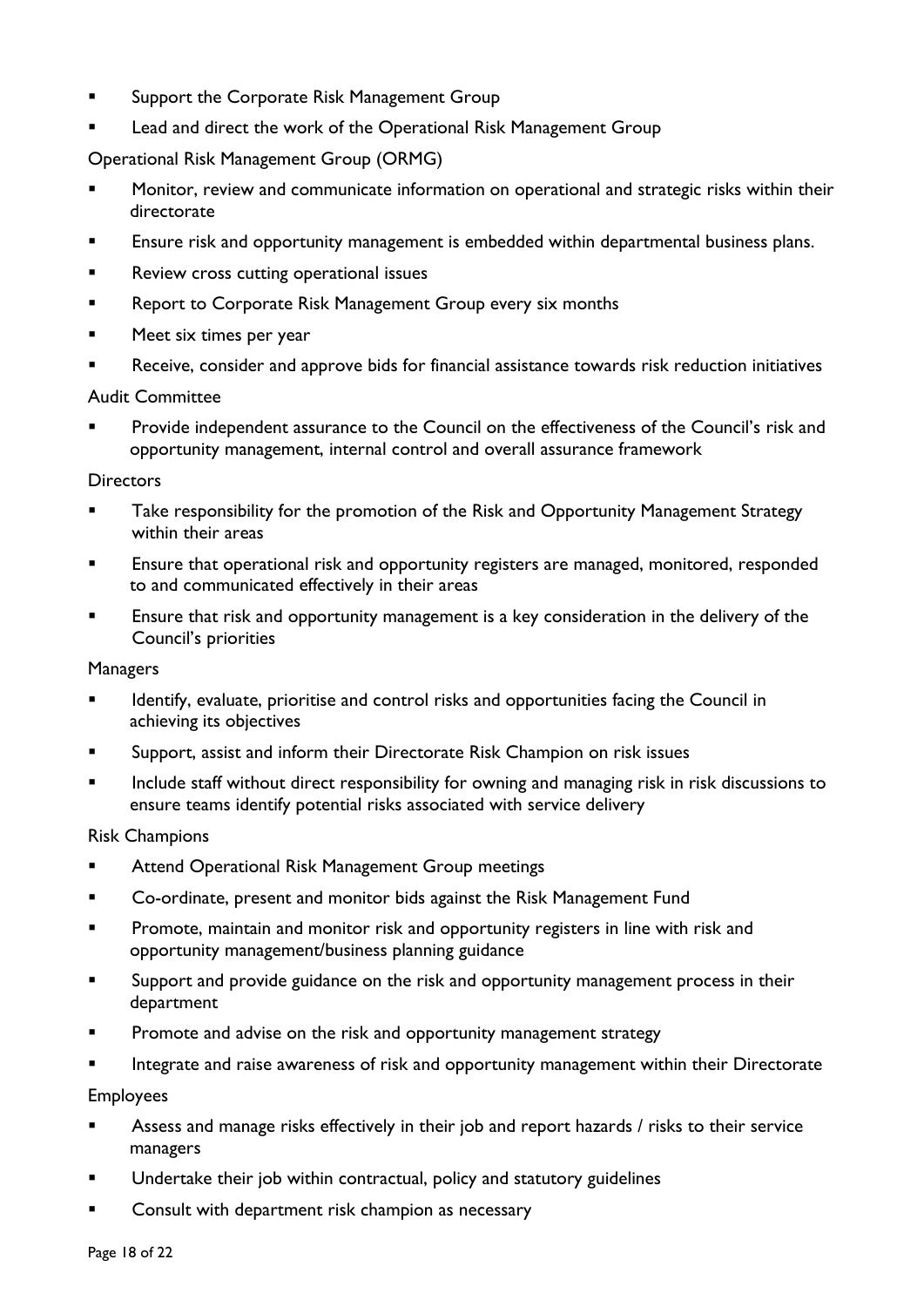Devon Audit Partnership

- Provide a risk based Audit Plan to monitor the effectiveness of Internal Controls and provide a trigger and action plan for management intervention
- Audit the Risk and Opportunity Management Strategy and processes

Insurance

- **Ensure appropriate risk-financing arrangements are in place to mitigate against identified** insurable risks
- **Work with the Head of Assurance to identify and control insurable risks effectively and** economically

Health & Safety

- **Provide independent health and safety advice to the Operational Risk Management Group**
- **Ensure that risks threatening the health, safety and wellbeing of employees and other** people using Council premises and services are escalated in real time via the HSW Steering Group
- **Support the Council in managing and monitoring health and safety performance**

Civil Protection Team

- Assess, manage and monitor risks associated with civil emergencies.
- **Co-ordinate and advise on the production, maintenance and testing of a Business Continuity** Management Plan for the council.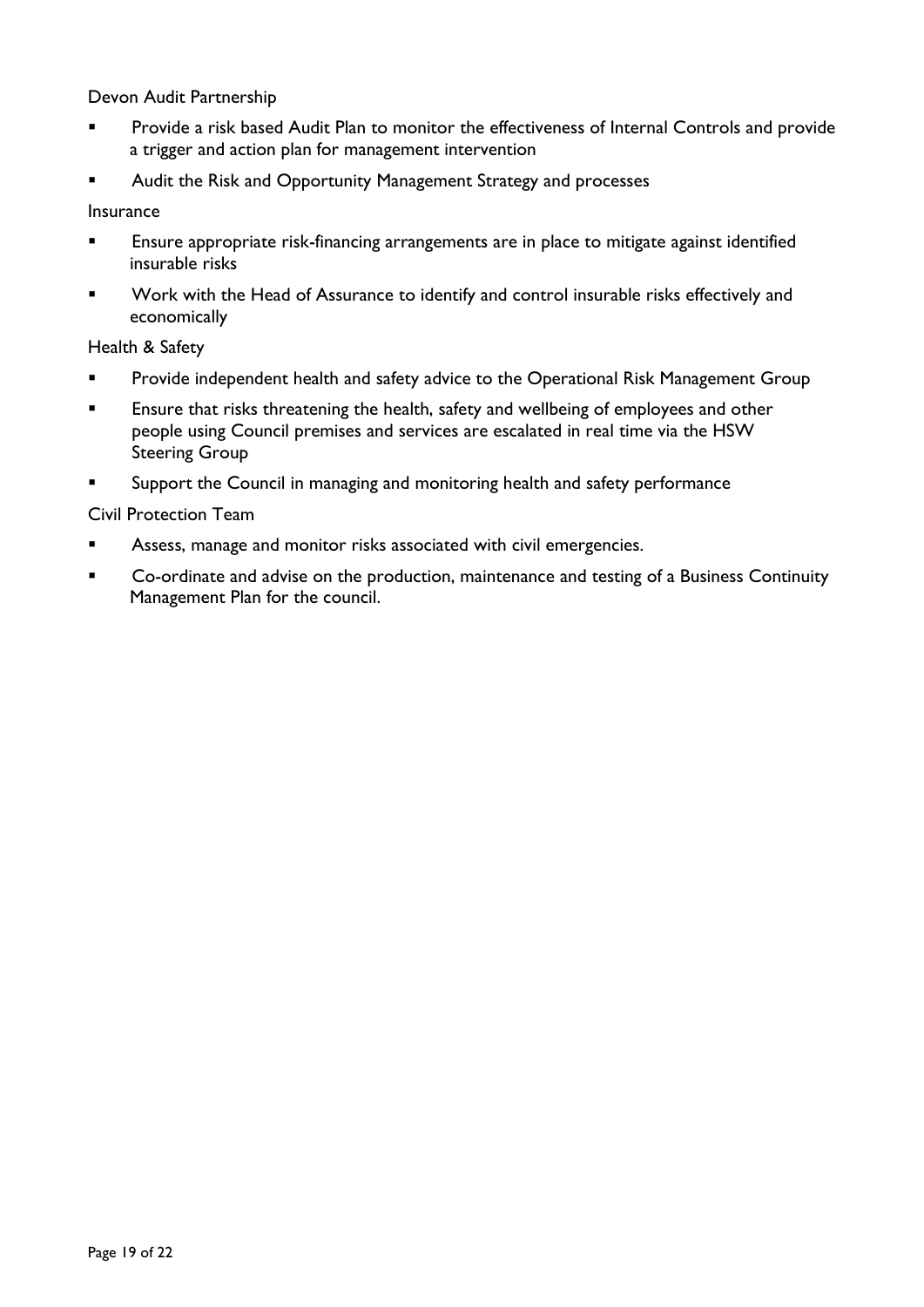# **24. THE MANAGEMENT OF RISK AND OPPORTUNITY**

The overall corporate governance framework for managing risk is illustrated by the following diagram:-

Monitoring and Review process

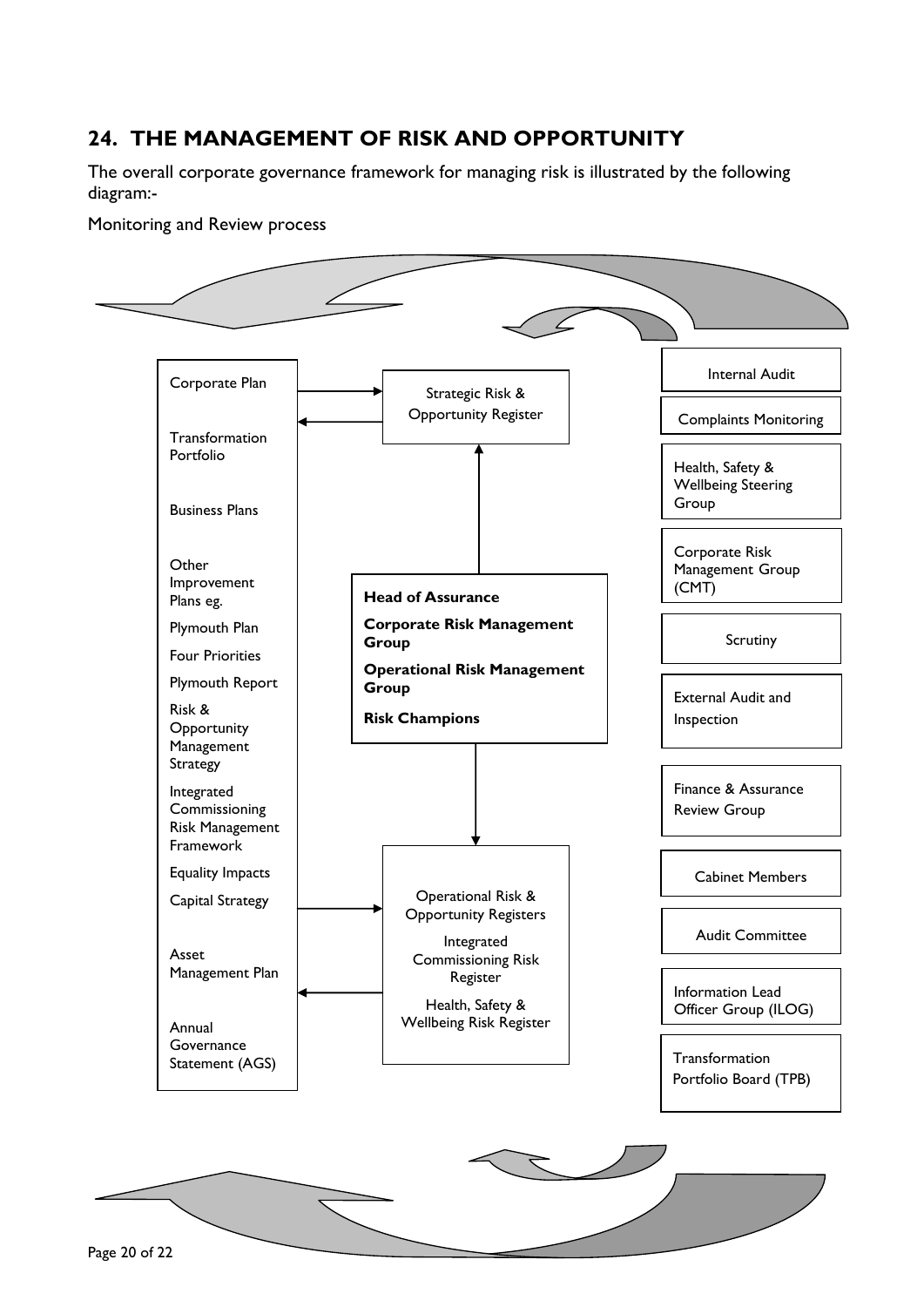Checklist for Risk and Opportunity Identification (Please note that this is meant as a guide and is not an exhaustive list)

| Compliance, Regulation<br>and Safeguarding | Legislation and internal policies/regulations                                     |
|--------------------------------------------|-----------------------------------------------------------------------------------|
|                                            | Grant funding conditions                                                          |
|                                            | Legal challenges, legal powers, judicial reviews or public<br>interest reports    |
|                                            | Change in government policy                                                       |
| Operational/Service<br>Delivery            | Emergency preparedness/business continuity                                        |
|                                            | Poor quality/reduced service delivery                                             |
|                                            | Health & Safety                                                                   |
|                                            | Information security, retention accuracy                                          |
|                                            | ICT integrity, availability                                                       |
|                                            | Damage to physical assets                                                         |
|                                            | Changing needs and expectations of customers – poor<br>communication/consultation |
| Financial                                  | <b>Budgetary pressures</b>                                                        |
|                                            | Loss of/reduction in income/funding, increase in energy costs                     |
|                                            | Cost of living, interest rates, inflation etc.                                    |
|                                            | Financial management arrangements                                                 |
|                                            | Investment decisions, sustainable economic growth                                 |
|                                            | Affordability models and financial checks                                         |
|                                            | Inadequate insurance cover                                                        |
|                                            | System/procedure weaknesses that could lead to fraud                              |
| Reputation                                 | Negative publicity (local and national)                                           |
|                                            | Image                                                                             |
|                                            | Increase in complaints                                                            |
|                                            | <b>Brand building</b>                                                             |
|                                            | <b>Fines</b>                                                                      |
| Strategic Transformational<br>Change       | New initiatives, new ways of working, new policies and<br>procedures              |
|                                            | New relationships – accountability issues / unclear roles and<br>responsibilities |
|                                            | Monitoring arrangements                                                           |
|                                            | Managing change                                                                   |
|                                            | Add value or improve customer experience/satisfaction                             |
|                                            | Reduce waste and inefficiency                                                     |